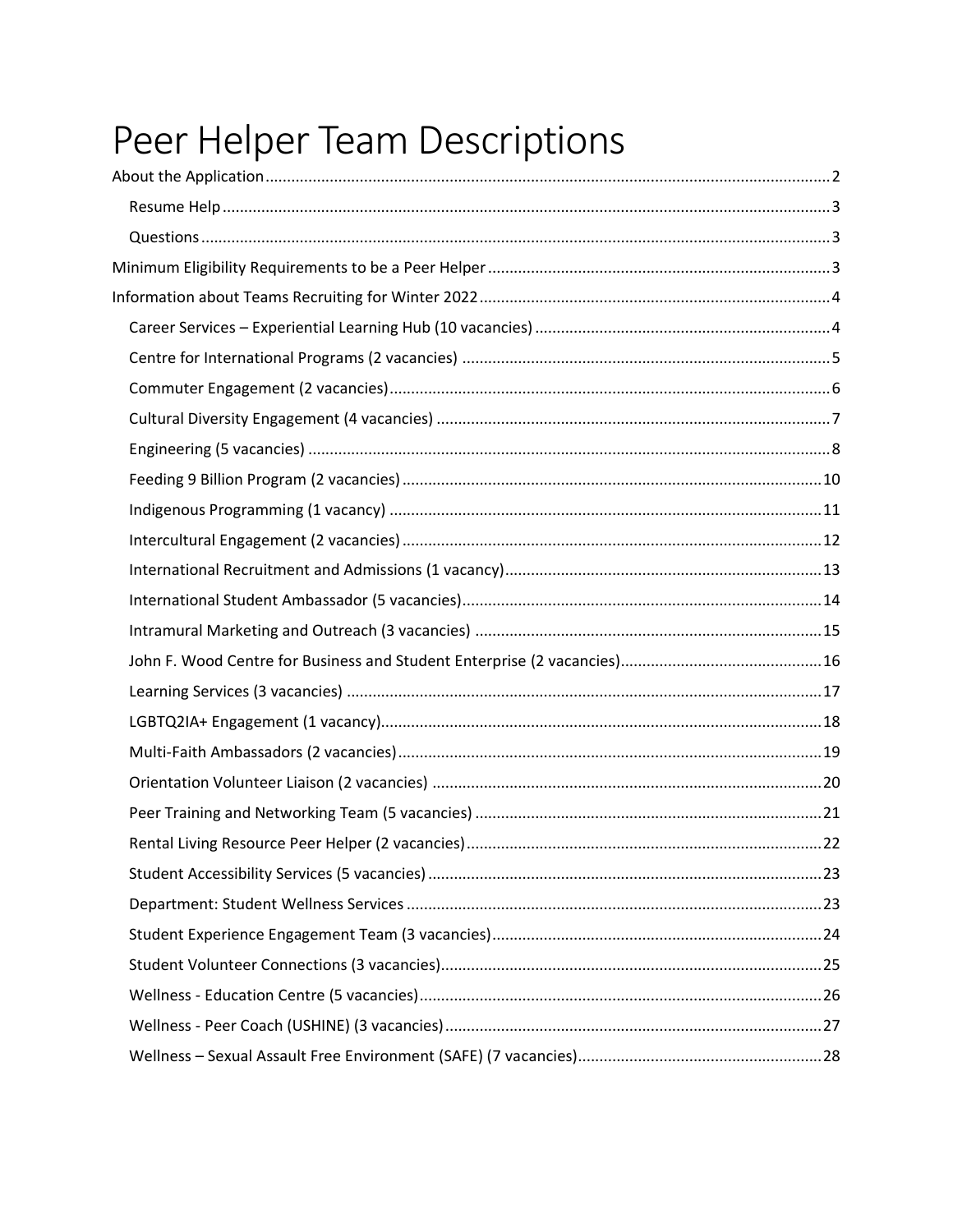Be sure to check the [Peer Helper Program recruitment website](http://www.peer.uoguelph.ca/) leading up to the application deadline to ensure you are viewing the most current package.

# <span id="page-1-0"></span>About the Application

To view all open Peer Helper postings and apply, please follow these steps:

- 1. Verify you meet the minimum eligibility requirements to be a Peer Helper. These requirements can be found on page 3 of this package.
- 2. Decide which placement(s) you'd like to apply for by reviewing the Information about Recruiting Teams at the end of this package. Each Peer Helper Team has a separate application form.
- 3. Postings will be closing on a rolling basis (ie. when all positions are filled, the posting will close), so you are encouraged to apply early!
- 4. Complete an application form located on [Experience Guelph.](https://experienceguelph.ca/) To access the postings, you will need to log in as a Student using your central login credentials.
	- a. \*Please submit your application materials as **PDF files** only
- 5. Once on Experience Guelph, select "On Campus Jobs and Opportunities" on the left-hand side of your dashboard.

| <b>Dashboard</b>           |                                                                                                                                    |                                                                                                                              |                                                              |                                   |             |  |  |
|----------------------------|------------------------------------------------------------------------------------------------------------------------------------|------------------------------------------------------------------------------------------------------------------------------|--------------------------------------------------------------|-----------------------------------|-------------|--|--|
|                            |                                                                                                                                    | <b>Upload a Document</b>                                                                                                     |                                                              | <b>Create Application Package</b> |             |  |  |
|                            | Dashboard                                                                                                                          | Co-op                                                                                                                        | Documents                                                    | Applications                      | Inte        |  |  |
| On Campus                  |                                                                                                                                    |                                                                                                                              |                                                              |                                   |             |  |  |
|                            | Overview                                                                                                                           | My Account                                                                                                                   | My Messages                                                  |                                   | My Calendar |  |  |
| <b>Flexible Internship</b> |                                                                                                                                    |                                                                                                                              |                                                              |                                   |             |  |  |
|                            | Welcome to Experience Guelph. If you require guidance to use ou<br>manual entitled "Student User Guide", which can be found on the |                                                                                                                              |                                                              |                                   |             |  |  |
|                            |                                                                                                                                    |                                                                                                                              |                                                              |                                   |             |  |  |
|                            | To view job postings, navigate to the appropriate section:<br>Career: Positions posted by external employers. Accessible to        |                                                                                                                              |                                                              |                                   |             |  |  |
|                            | ٠                                                                                                                                  |                                                                                                                              |                                                              |                                   |             |  |  |
| <b>Student User Guide</b>  |                                                                                                                                    | On Campus: Positions available on campus, as posted by the<br>٠<br>programs: Peer Helper, Undergraduate Research Assistantsh |                                                              |                                   |             |  |  |
|                            |                                                                                                                                    |                                                                                                                              | special Account (UPDEA), and Winds Circuit Accounting to all |                                   |             |  |  |

6. Finally, select "Peer Helper" under "Quick Searches" in order to view all available Peer Helper postings. You will then be able to view all posting details and apply for postings of interest.

| Dashboard<br>Career       | <b>On-Campus Employment Postings</b><br>Q Overview              |  |  |  |  |  |
|---------------------------|-----------------------------------------------------------------|--|--|--|--|--|
| Co-op<br><b>On Campus</b> | <b>Job Search</b><br>View all available postings                |  |  |  |  |  |
| <b>Employment</b>         | <b>QUICK SEARCHES:</b>                                          |  |  |  |  |  |
| On Campus<br>Applications | <b>Athletics Jobs</b><br>$\bullet$                              |  |  |  |  |  |
| On Campus                 | General Student Opportunities to Work on Campus<br>$\mathbf{0}$ |  |  |  |  |  |
| <b>Documents</b>          | Peer Helper Jobs                                                |  |  |  |  |  |
| On Campus<br>Intonsigue   | <b>Work Study Jobs</b><br>$\mathbf{2}$                          |  |  |  |  |  |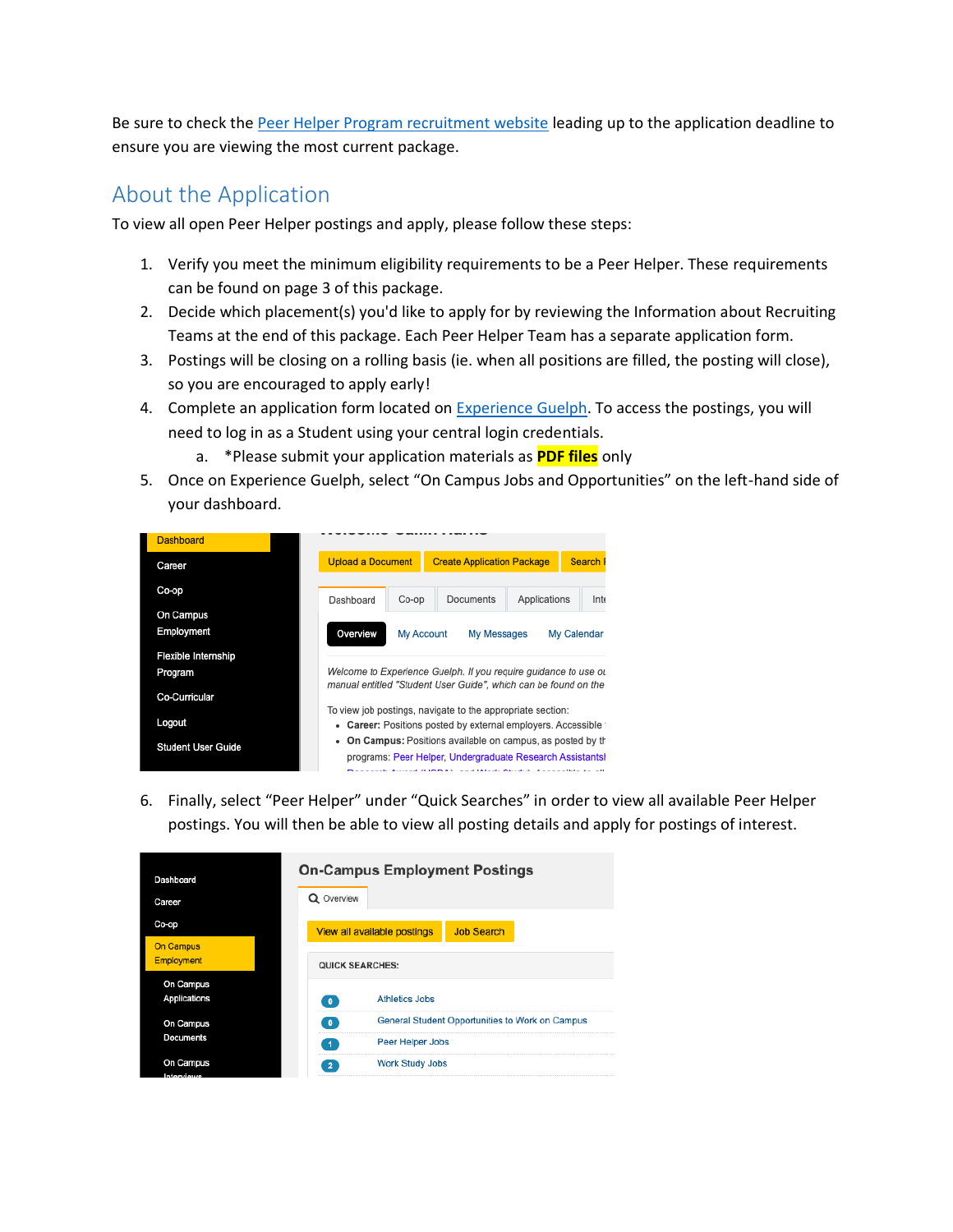### <span id="page-2-0"></span>Resume Help

All Peer Helper Placement applications require uploading a current version of your resume. All PHP Supervisors strongly recommend applicants take advantage of the [drop-in Resume Critique service](https://www.recruitguelph.ca/cecs/students-alumni/drop-sessions) offered by Co-op & Career Services to improve the quality of their application.

### <span id="page-2-1"></span>**Questions**

Any questions about any of the content in this document or the application process in general can be directed to Peer Helper Program Coordinator, Jess Ruprecht [\(ruprecht@uoguelph.ca\)](mailto:ruprecht@uoguelph.ca).

Questions about the specific roles and responsibilities associated with individual team placements can be directed to the related team Supervisor. Their contact information is included in the "Information about Recruiting Teams" section at the end of this package.

## <span id="page-2-2"></span>Minimum Eligibility Requirements to be a Peer Helper

In order to be a Peer Helper, you must meet the following minimum eligibility requirements:

- You will be a registered University of Guelph student, pursuing a minimum of 1.0 credits during the semesters you will be involved with the Program.
- You will be enrolled in at least semester level 2 when you start your Peer Helper Placement.
- You have a minimum cumulative academic average of 70%.
	- $\circ$  Some placements require a higher cumulative average and some also require a most recent semester average above 70%. This will be noted as a "Specialized Requirement" in the application team's information section.
- You are willing to authorize the Peer Helper Program to monitor your academic performance prior to and during each semester of involvement.
- You are willing to commit a minimum of three (3) semesters to the Program. Semesters do not need to be consecutive for most Teams.
	- $\circ$  An application may be accepted for a two (2) semester commitment if the student is in their final 2 semesters at Guelph at the discretion of the Team Supervisor. **An application will not be accepted for a one (1) semester commitment.**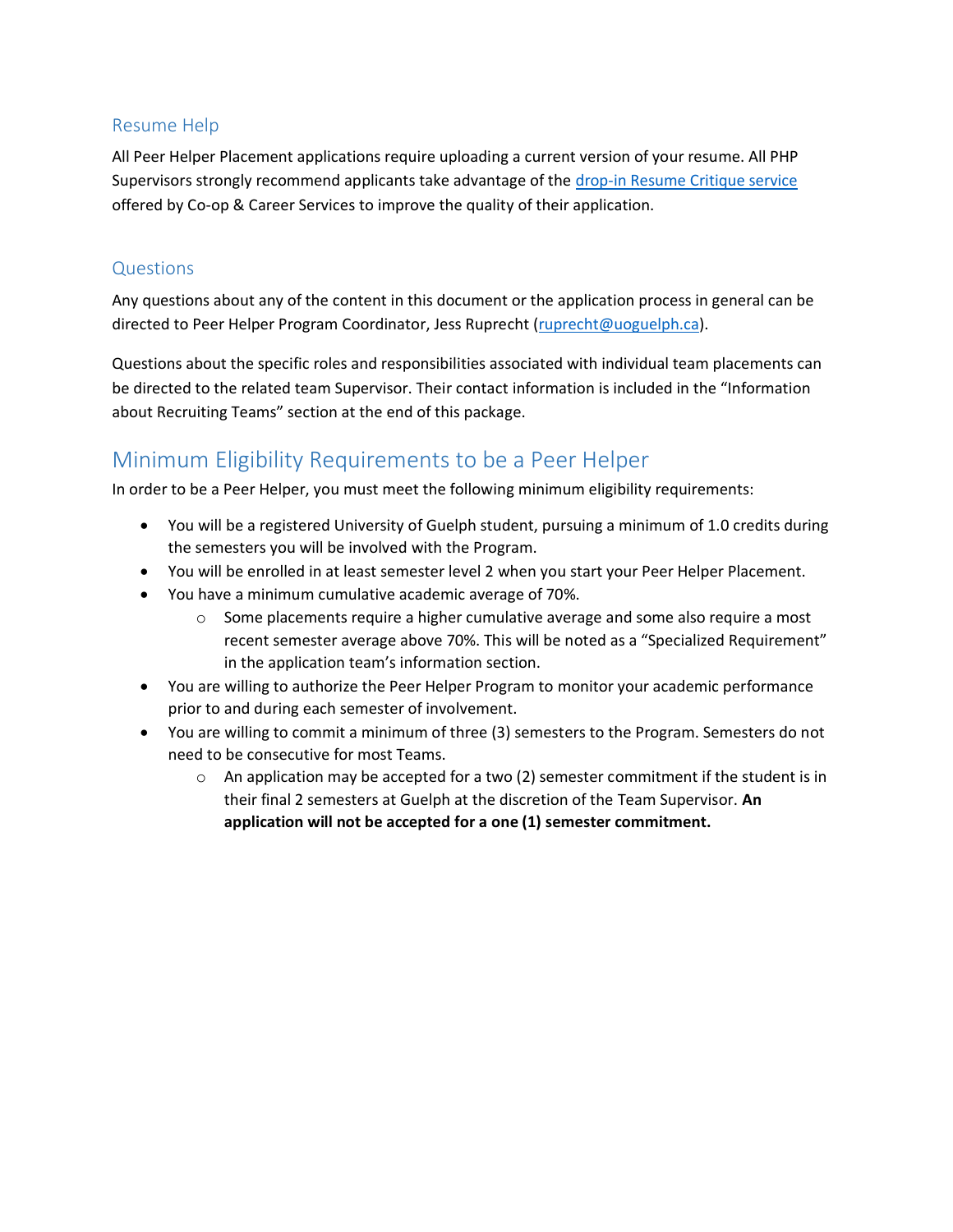# <span id="page-3-1"></span><span id="page-3-0"></span>Information about Teams Recruiting for Winter 2022

### Career Services – Experiential Learning Hub (10 vacancies)

#### As an **Experiential Learning Hub Peer Helper**, you will be...

- Advising students on their resumes, cover letters and interviewing skills in one-on-one appointments and through online critiques.
- Contributing to career planning and job search focused blog writing and online discussions topics in co-op preparatory course.
- Facilitating a variety of job search workshops/presentations (summer job searching, resume writing, interview skills)
- Participating in marketing and outreach activities throughout campus to promote CECS.
- Supporting front desk reception by triaging student inquiries and providing guidance and direction to students.

#### **Skill Development Focus:**

- Interpersonal
- Oral Communication
- Written Communication
- Leadership
- Personal Strengths
- Ability to Conceptualize

#### **Required Time Commitment:** 5 hours/week (~60 hours/semester)

**Placement Supervisors:** Brittney McManus [\(mcmanusb@uoguelph.ca\)](mailto:mcmanusb@uoguelph.ca)

**Typical Team Size:** 35

**Department:** Experiential Learning Hub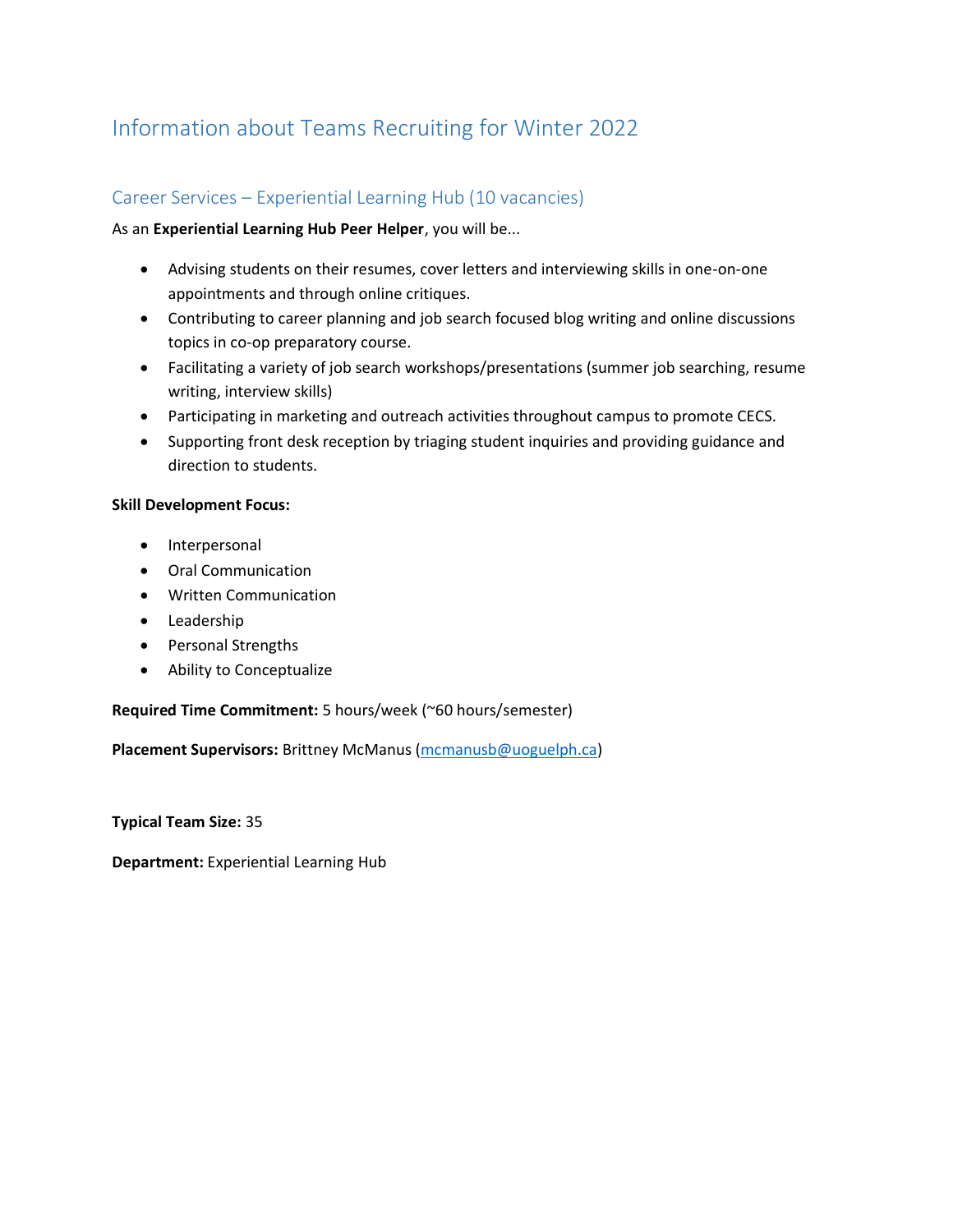### <span id="page-4-0"></span>Centre for International Programs (2 vacancies)

As a **Centre for International Programs Peer Helper**, you will be...

- Providing information to students about University of Guelph study abroad programs and how to apply.
- Promoting study abroad opportunities through presentations, events and projects.
- Assisting in the provision of support and activities for incoming exchange students.

#### **Priority Consideration:**

• Applicants who have previously participated in a Study Abroad program or international experience through the University of Guelph or other institution/organization.

#### **Skill Development Focus:**

- Interpersonal
- Oral Communication
- Listening
- Decision-Making
- Learning
- Problem-Solving
- Ability to Conceptualize

#### **Required Time Commitment:** 5 hours/week (~60 hours/semester)

#### **Placement Supervisor:** Chen Chen [\(cchen19@uoguelph.ca\)](mailto:cchen19@uoguelph.ca)

#### **Typical Team Size:** 4

#### **Department:** Centre for International Programs

- Communication & organizational skills
- Ability to work both independently and within a team
- Openness to intercultural experiences
- Experience of having lived in another country (asset)
- Ability to communicate in another language (asset)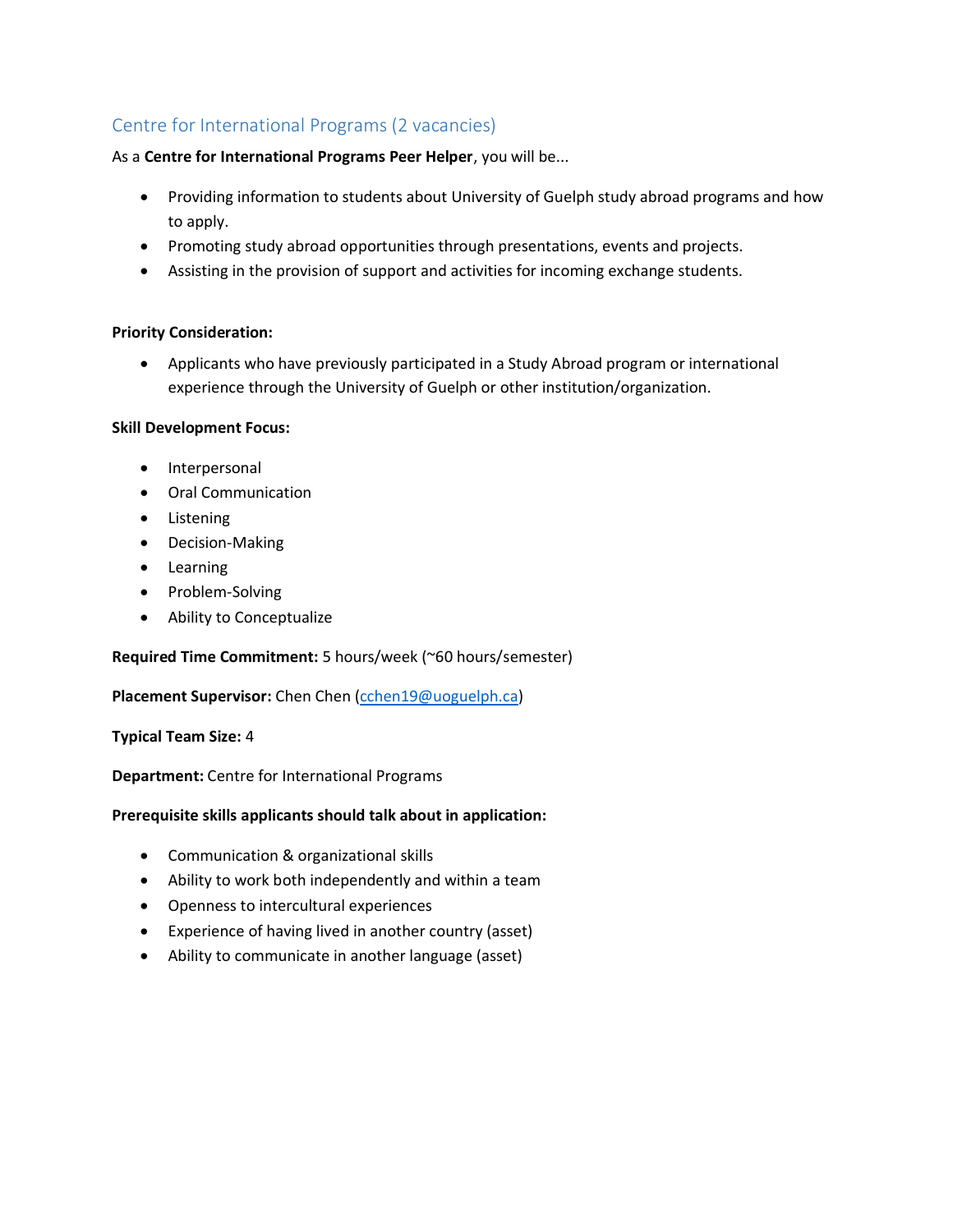### <span id="page-5-0"></span>Commuter Engagement (2 vacancies)

#### As a **Commuter Engagement Peer Helper**, you will be...

- Assist with outreach programs to engage commuter students, especially those in their first year, in activities that support the development of community and a sense of belonging
- Assist in the design and delivery of programming to support commuter experience services
- Design and implement small scale events and programs to engage students in commuter experience activities
- Provide support and guide commuter students to relevant resources on campus

#### **Skill Development Focus:**

- Listening
- Oral Communication
- Coordinating
- Planning and Organizing
- Personal Strengths
- Problem-Solving
- Ability to Conceptualize

#### **Required Time Commitment:** 5 hours/week (~60 hours/semester)

**Placement Supervisor:** June Baldwin [\(jbaldw04@uoguelph.ca\)](mailto:jbaldw04@uoguelph.ca)

**Typical Team Size:** 5

**Department:** Student Experience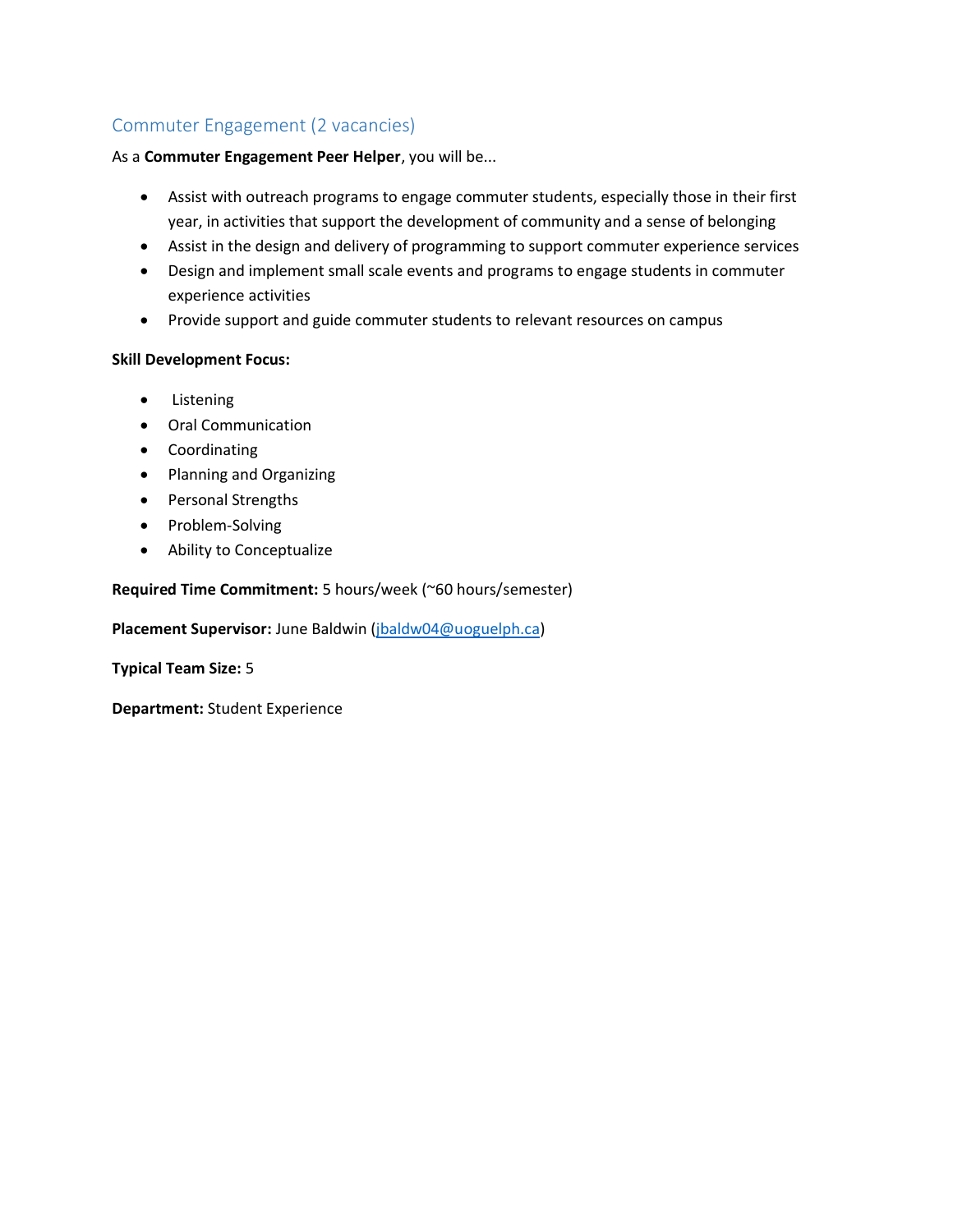### <span id="page-6-0"></span>Cultural Diversity Engagement (4 vacancies)

#### As a **Cultural Diversity Engagement Peer Helper**, you will be...

- Engage in outreach, marketing and event planning for Black History Month, Documentary Series and International Day for the Elimination of Racial Discrimination
- Organize and facilitate workshops and events for racially and ethnically diverse students, including regular community building events for black and minority students
- Assist in the monitoring and updating of Online Resources and Cultural Diversity GryphLife page
- Other activities that support the development and implementation of intercultural campaigns and programming run through the Office of Intercultural Affairs

#### **Skill Development Focus:**

- Learning
- Personal Strengths
- Interpersonal
- Oral Communication
- Decision-Making
- Leadership and Influence
- Ability to Conceptualize

#### **Required Time Commitment:** 5 hours/week (~60 hours/semester)

**Placement Supervisor:** Alexis Charles [\(charlesa@uoguelph.ca\)](mailto:charlesa@uoguelph.ca) and Abii Barrett [\(abarre05@uoguelph.ca\)](mailto:abarre05@uoguelph.ca)

#### **Typical Team Size:** 4

#### **Department:** Student Experience

- Experience creating a welcoming and engaging environment for students.
- Strong communication skills and a desire to help others.
- Understanding of the challenges faced by black and racialized students in higher education.
- Experience in working with diverse communities.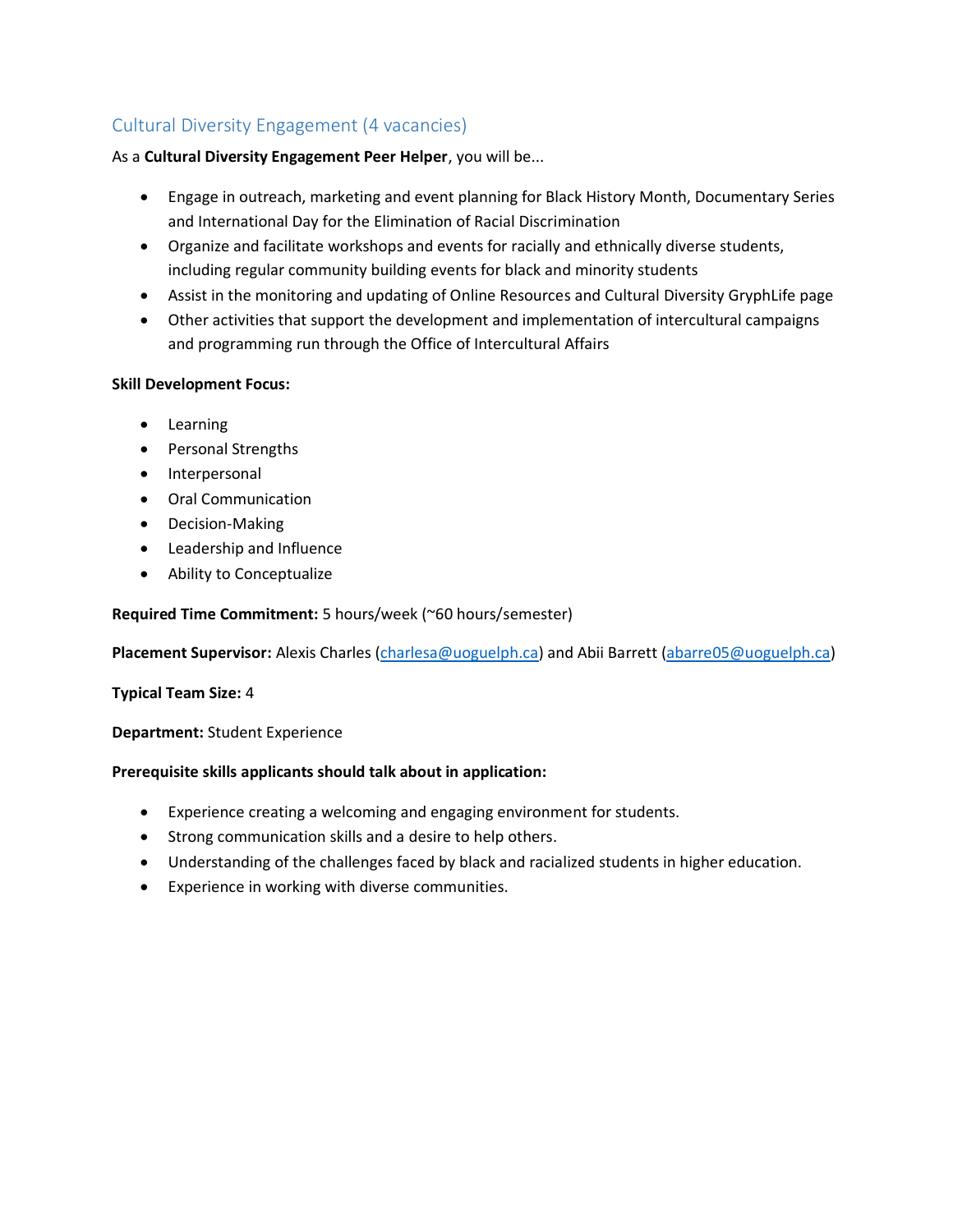### <span id="page-7-0"></span>Engineering (5 vacancies)

As an **Engineering Peer Helper** you will be...

- Facilitating study groups and workshops, in both small and large group settings, to help Engineering students develop their academic and professional skills.
- Creating new resources, programs, and workshops to benefit the School of Engineering students.
- Meeting one-on-one with Engineering students to offer advice and strategies for enhancing academic success.
- Participating in specialized training on presentation and facilitation skills, learning theories and strategies, and related topics during your first semester as an Engineering Peer.
- Co-supervised by a School of Engineering Program Counsellor and staff in Learning Services in the Library.

#### **Specialized Requirements:**

- Successful completion of ENGG\*1210 (or equivalent)
- Ability to participate in a minimum of three semesters as a Peer Helper
- Registered in the B.Eng. program

#### **Priority Consideration:**

- Cumulative GPA of 75% or higher in Engineering courses
- In semester 3 or higher

#### **Skill Development Focus:**

- Oral Communication
- Interpersonal
- Leadership
- Planning & Organizing
- Time Management
- Problem-Solving
- Ability to conceptualize

#### **Required Time Commitment:** 5 hours/week (~60 hours/semester)

Semester Commitment: We prefer students who can commit a minimum of three academic (fall and/or winter) semesters. We can accommodate most Co-op schedules.

Placement Supervisors: Heather Mitchell [\(heather.mitchell@uoguelph.ca\)](mailto:heather.mitchell@uoguelph.ca) and Ryan Clemmer [\(rclemmer@uoguelph.ca\)](mailto:rclemmer@uoguelph.ca)

#### **Typical Team Size:** 10

**Department:** Learning Services in collaboration with the School of Engineering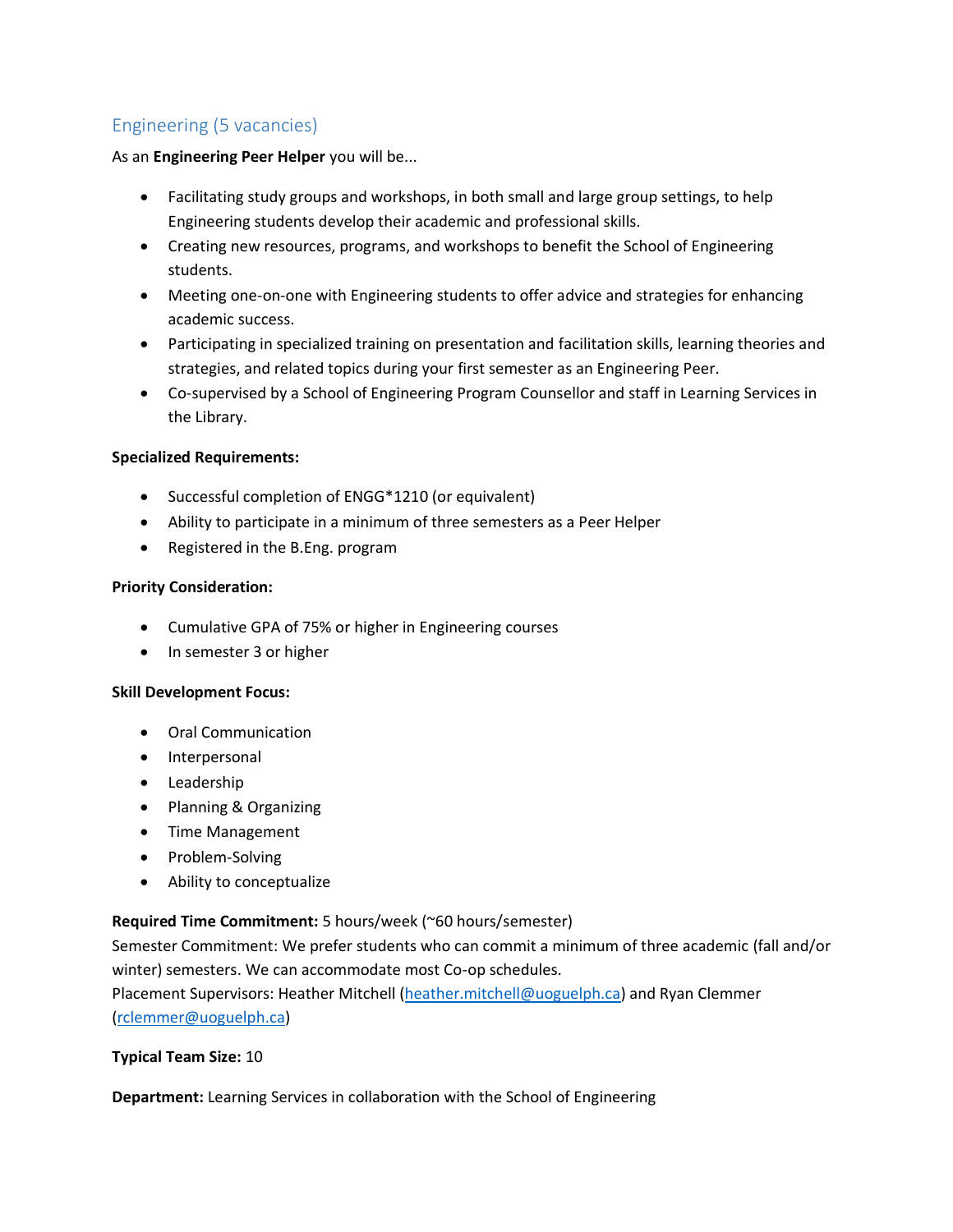English Language Programs (3 vacancies)

#### As an **English Language Program Peer Helper** you will be...

- Helping ESL students develop speaking and listening skills through conversation.
- Answering students' questions on topics, such as university academic life, Canadian culture and customs, local information.
- Strengthening ties between international community and the university.

#### **Skill Development Focus:**

- Oral Communication
- Interpersonal
- Leadership
- Managing Conflict
- Time Management
- Learning
- Ability to Conceptualize

#### **Required Time Commitment:** 5 hours/week (~60 hours/semester)

**Placement Supervisor:** Bill Hodges [\(bhodges@uoguelph.ca\)](mailto:bhodges@uoguelph.ca)

**Typical Team Size:** 10

**Department:** Open Learning

- Ability to create a welcoming environment
- Customer service skills and desire to help others.
- Understanding of challenges faced by international students.
- Any experience in working with ESL speakers.
- Any additional language(s) spoken (asset)
- Any international experience (asset)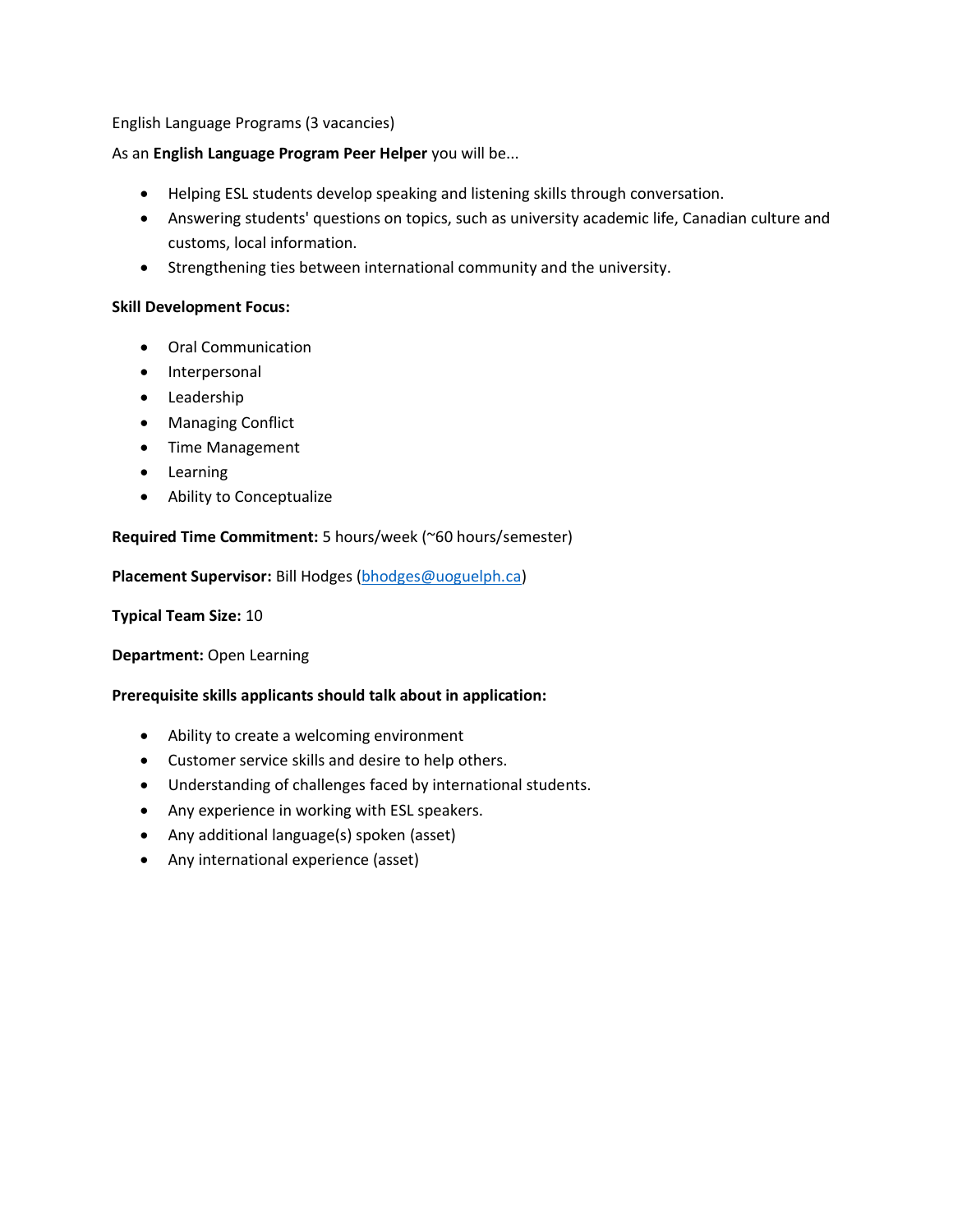### <span id="page-9-0"></span>Feeding 9 Billion Program (2 vacancies)

As a **Feeding 9 Billion Program Peer Helper** you will be...

- Developing and executing campaigns to get students involved in food-security related projects, competitions, classes, and clubs on campus.
- Conducting education and outreach activities on campus and at special events in the community and beyond
- Participating in fundraising activities.
- Helping to create bridges between the university and the community by researching and promoting opportunities for students to get involved in projects that support our Guelph community
- Attending and assisting at events to support other food-security organizations such as clubs on campus and non-profits in the City of Guelph.
- Learning about food security by attending educational events around food security such as roundtables, consultations, and special seminars.

#### **Skill Development Focus:**

- Learning
- Personal Strengths
- Interpersonal
- Oral Communication
- Coordinating
- Planning and Organizing
- Creativity, Innovation, and Change

**Required Time Commitment:** 5 hours/week (~60 hours/semester)

**Placement Supervisor:** Jeanna Rex [\(jeannar@uoguelph.ca\)](mailto:jeannar@uoguelph.ca)

#### **Typical Team Size:** 2

#### **Department:** Geography

- Comfort talking to students.
- Some experience with public speaking in front of small and large groups.
- Some experience working independently.
- Some experience working as part of a team.
- Demonstrated initiative.
- Any experience relating to event planning or fundraising.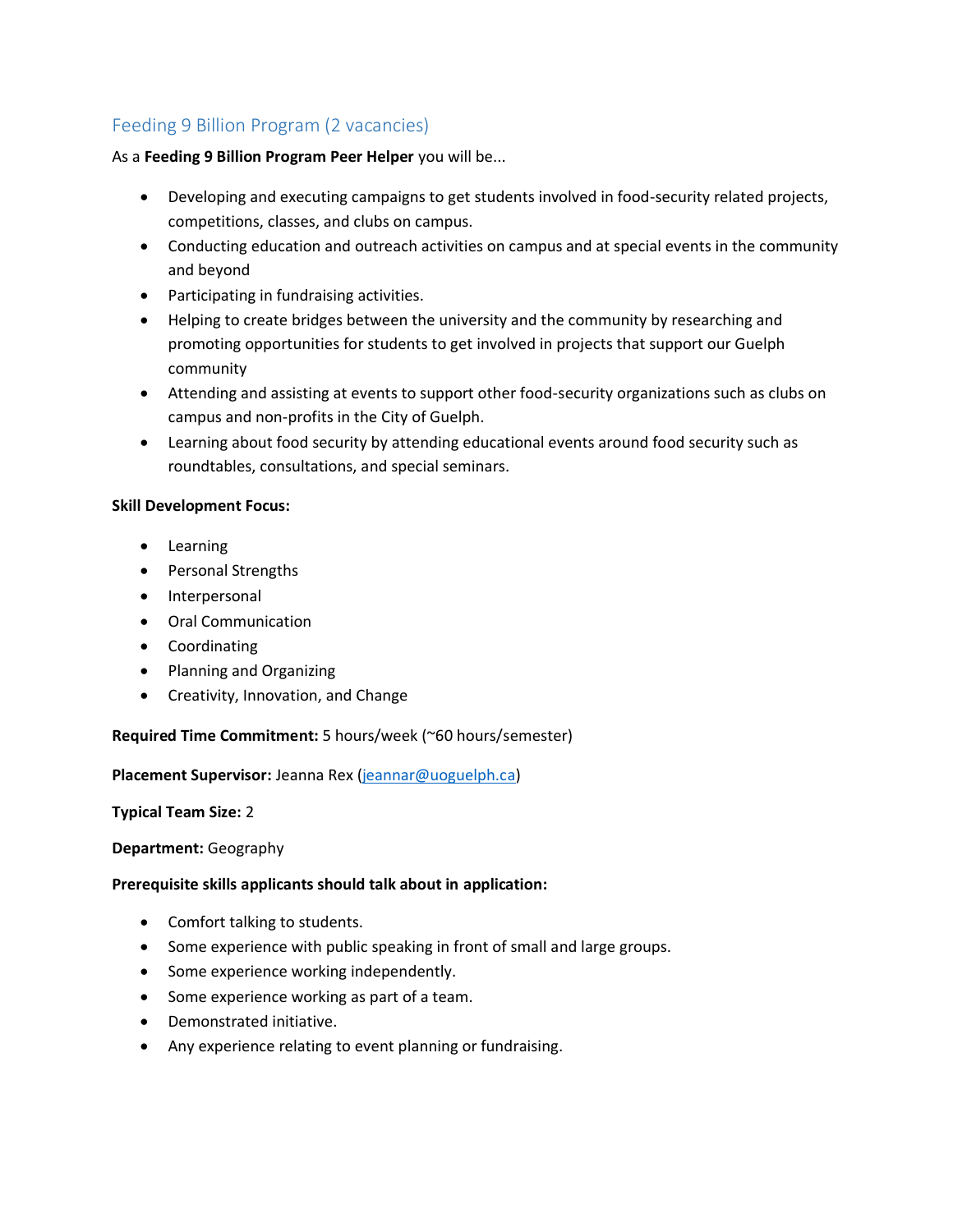### <span id="page-10-0"></span>Indigenous Programming (1 vacancy)

#### As an **Indigenous Programming Peer Helper**, you will be...

- Working closely with the Indigenous Program Coordinator to support the Indigenous Student Centre's programming for Indigenous and non-Indigenous students.
- Assisting with the facilitation of programming, cultural workshops and co-curricular learning experiences to enhance and expand the understanding of Indigenous culture and educational needs on campus and in the community.

#### **Skill Development Focus:**

- Written Communication
- Oral Communication
- Leadership
- Learning
- Ability to Conceptualize

#### **Required Time Commitment:** 5 hours/week (~60 hours/semester)

**Placement Supervisor:** Jamie Horner [\(hornerj@uoguelph.ca\)](mailto:hornerj@uoguelph.ca)

#### **Typical Team Size:** 2

#### **Department:** Student Experience

- Interest in Indigenous culture
- Commitment to building and understanding a strong sense of community
- Ability to work with a diverse community
- Interpersonal, communication & organizational skill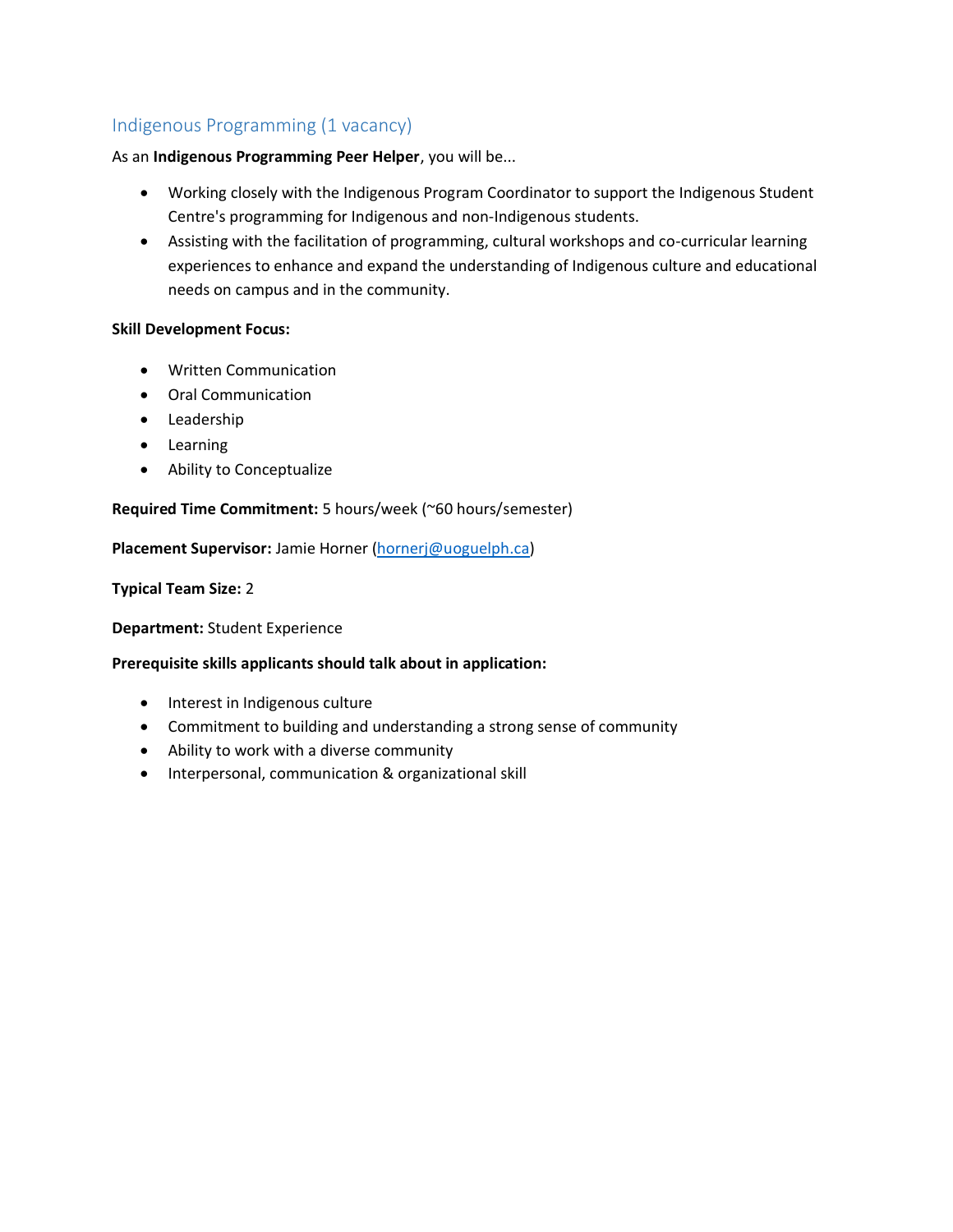### <span id="page-11-0"></span>Intercultural Engagement (2 vacancies)

As an **Intercultural Engagement Peer Helper** within the Office of Intercultural Affairs (OIA), you will be...

- Engaging in outreach, marketing and event planning for the LINK Program, Chroma Project and Conversation Partners.
- Assisting in the development and implementation of intercultural campaigns and programming during Orientation Week and throughout the year
- Organizing workshops and events for racially and ethnically diverse students.

#### **Skill Development Focus:**

- Interpersonal
- Oral Communication
- Leadership
- Planning and Organizing
- Time Management
- Problem-Solving
- Ability to Conceptualize

#### **Required Time Commitment:** 5 hours/week (~60 hours/semester)

**Placement Supervisor:** You Jia Lee [\(ylee05@uoguelph.ca\)](mailto:ylee05@uoguelph.ca)

#### **Typical Team Size:** 4

**Department:** Student Experience

- Experience working with diverse cultures.
- Interpersonal, communication, teamwork, event planning, and organizational skills.
- Commitment to building a strong sense of community.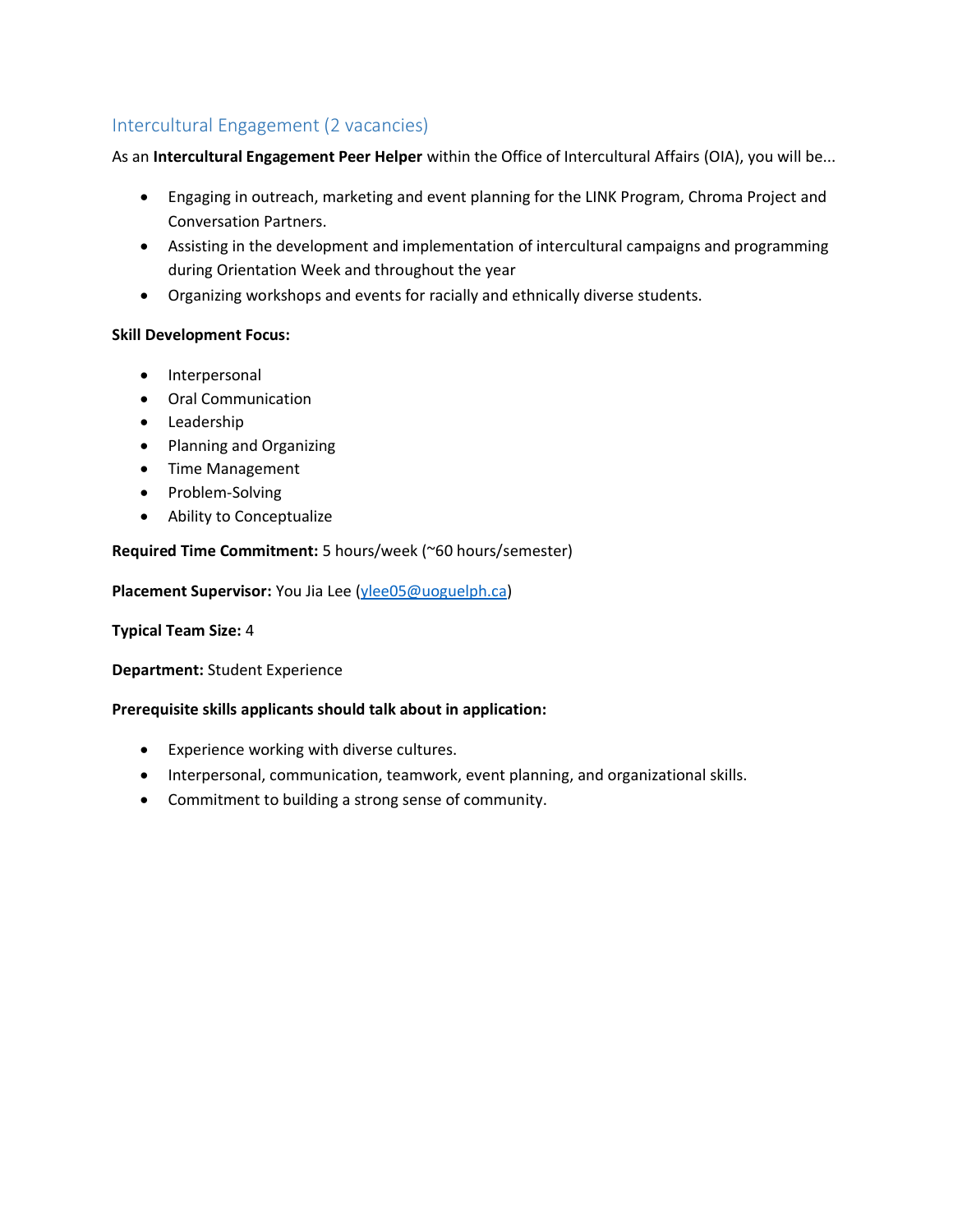### <span id="page-12-0"></span>International Recruitment and Admissions (1 vacancy)

#### As an **International Recruitment and Admissions Peer Helper**, you will be...

- Providing information to students about University of Guelph programs and how to apply as an international student.
- Assisting the recruitment of international students through presentations, events and projects.
- Assisting with content creation and management of recruitment initiatives such as newsletters, student profiles and events.

#### **Specialized Requirements:**

- A current international student or experience of having lived in another country (asset)
- Ability to communicate in another language (asset)

#### **Skill Development Focus:**

- Social and Cultural Agility
- Oral Communication
- Creativity and Innovation
- Planning and Organizing
- Time Management

#### **Required Time Commitment:** 5 hours/week (~60 hours/semester)

### **Placement Supervisor:** Amy Van Rensburg [\(avanrens@uoguelph.ca\)](mailto:avanrens@uoguelph.ca) and Jimmi Hemmenbach [\(jhemmenb@uoguelph.ca\)](mailto:jhemmenb@uoguelph.ca)

#### **Typical Team Size: 3**

**Department:** International Recruitment and Admissions

- Communication & organizational skills
- Ability to work both independently and within a team
- Openness to intercultural experiences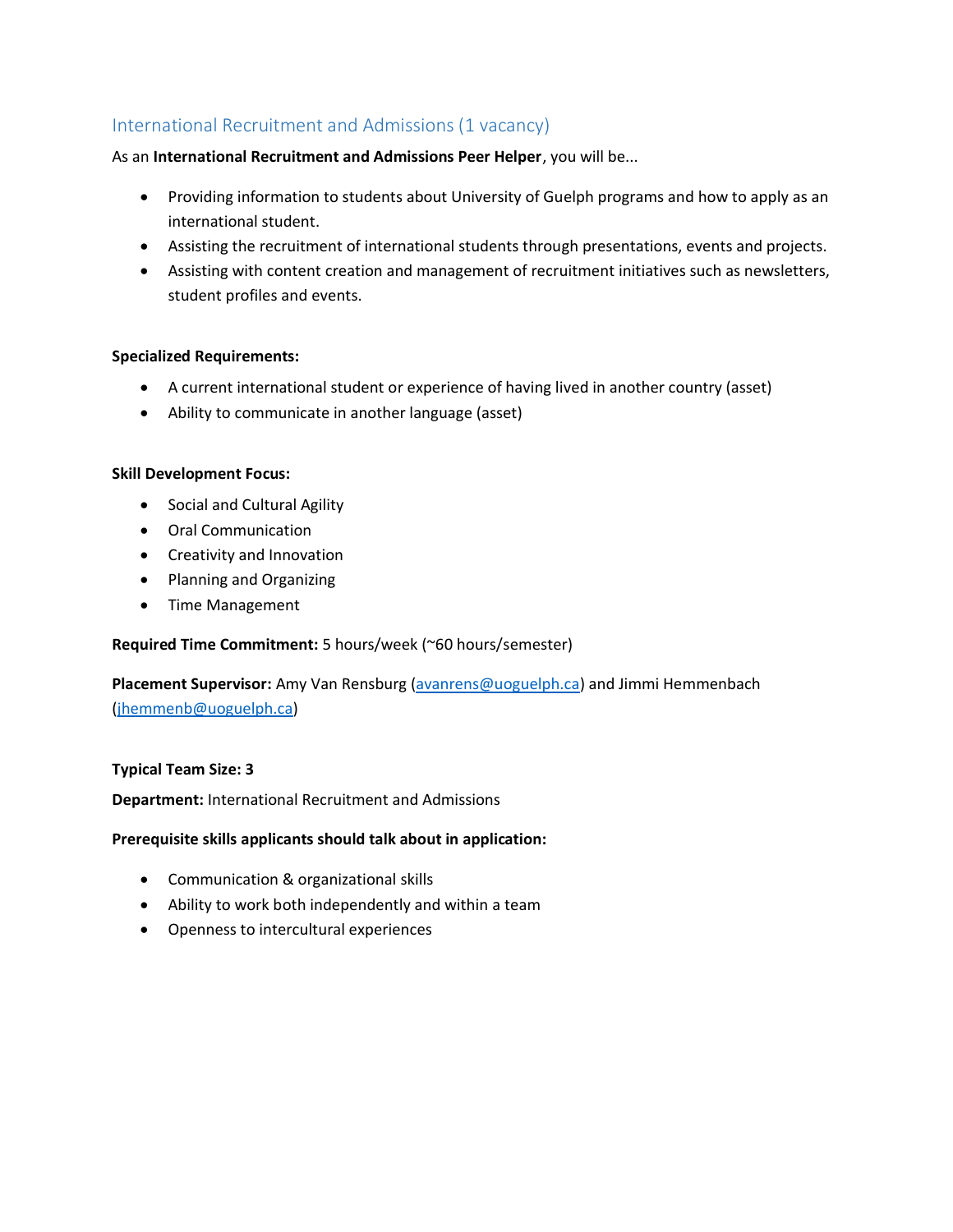### <span id="page-13-0"></span>International Student Ambassador (5 vacancies)

As an **International Student Ambassador Peer Helper** within the Office of Intercultural Affairs (OIA), you will be...

- Assisting in the development and implementation of programming for undergraduate and graduate international students including START International and Orientation Week.
- Organizing workshops and events for international students.
- Facilitating weekly community building events.
- Supporting outreach and programming specifically intended for graduate students including graduate student orientation

#### **Priority Consideration:**

• 2 vacancies are reserved for students enrolled in a graduate studies program.

#### **Skill Development Focus:**

- Interpersonal
- Oral Communication
- Leadership
- Planning and Organizing
- Time Management
- Problem-Solving
- Ability to Conceptualize

#### **Required Time Commitment:** 5 hours/week (~60 hours/semester)

#### **Placement Supervisor:** Amy Wong [\(awong38@uogeulph.ca\)](mailto:awong38@uogeulph.ca)

**Typical Team Size:** 10

**Department:** Student Experience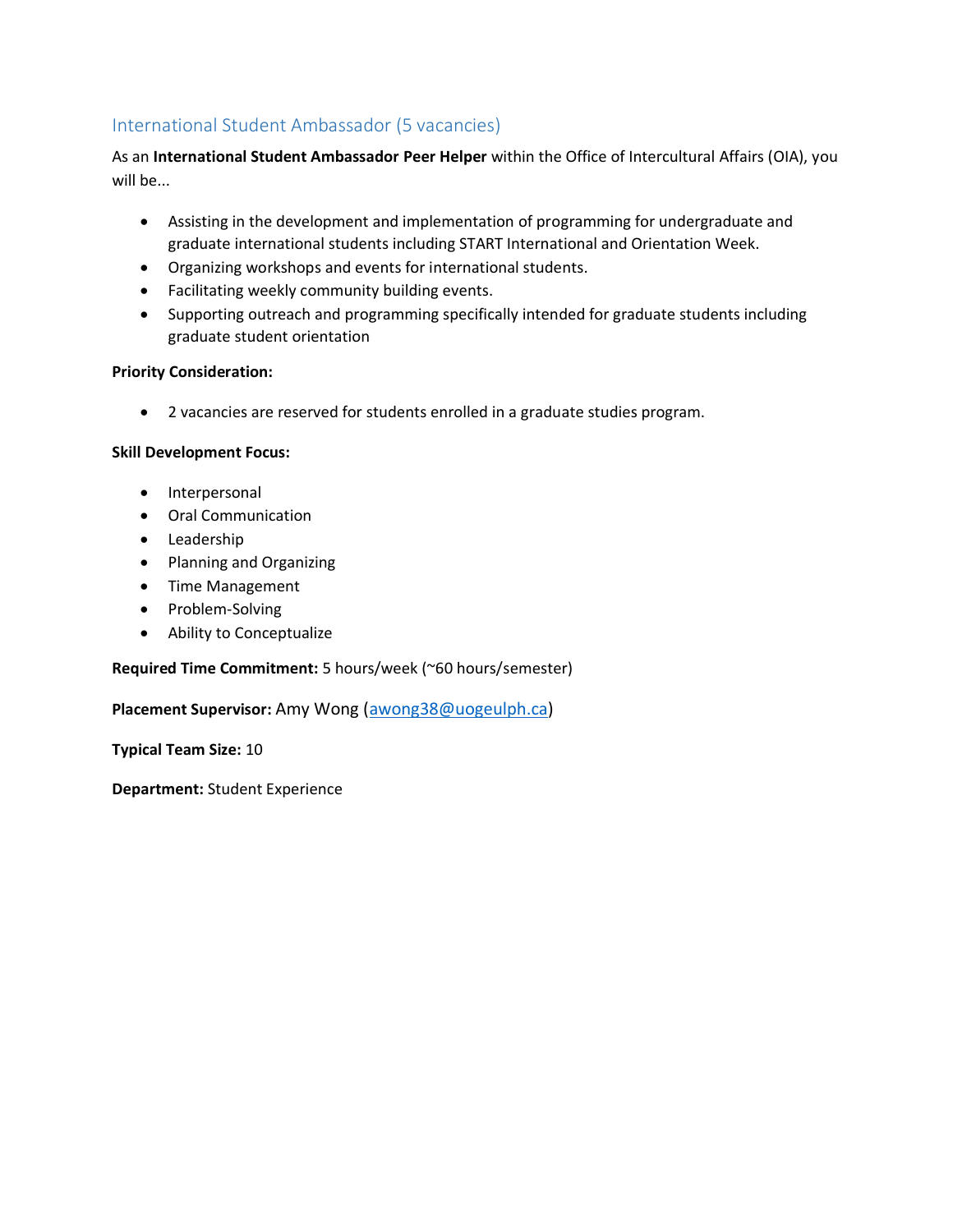### <span id="page-14-0"></span>Intramural Marketing and Outreach (3 vacancies)

As an **Intramural Marketing and Outreach Peer Helper,** you will be...

- Responsible for providing logistical support to the Intramural and Clubs office
- Assist with Intramural event planning and engaging new and existing participants through a variety of marketing channels including in-person, e-mail and social media.
- Responsible for the maintenance of Intramurals' social media accounts (Facebook & Instagram)
- As a member of the Intramural Marketing Street Team, increase awareness about Intramurals and Recreational programming, as well as run metrics to gauge participation
- Supporting Intramural administration by answering general questions in the Intramural Office and helping Sport Facilitators with the coordination of Intramural Sport Leagues (Creating Scorecard, Inputting Scores & Player Eligibility).

#### **Skill Development Focus:**

- Interpersonal
- Listening
- Written Communication
- Leadership
- Managing Conflict
- Learning
- Problem-Solving
- Ability to Conceptualize

#### **Required Time Commitment:** 10 hours/week (~120 hours/semester)

**Placement Supervisors:** Katrina Beverly [\(kbeverly@uoguelph.ca\)](mailto:kbeverly@uoguelph.ca)

#### **Typical Team Size:** 6

#### **Department:** Athletics

- Aptitude for working independently and as part of a team
- Interest in developing leadership and organization skills
- Interest in sports/ recreation, customer service and marketing
- Experience with Social Media and ability to generate creative social media and outreach solutions
- Excellent Interpersonal communication and customer service skills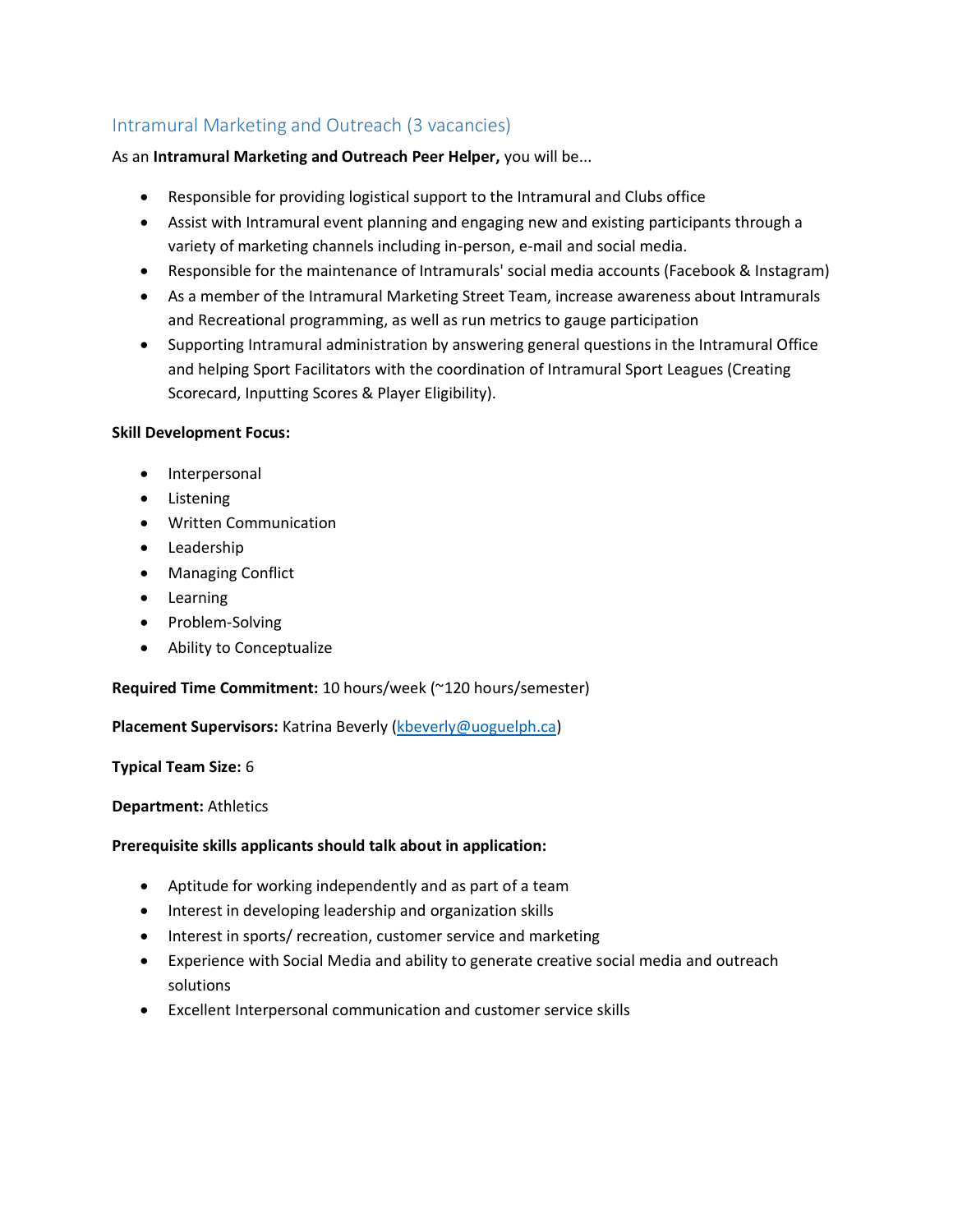### <span id="page-15-0"></span>John F. Wood Centre for Business and Student Enterprise (2 vacancies)

As a **John F. Wood Centre for Business and Student Enterprise Peer Helper**, you will be assigned one of three portfolios:

- 1. MakerSpace Peer host office hours at the MakerSpace and conduct one-on-one and group workshops to educate & empower U of G students/staff/alumni with the knowledge to optimize the resources available to them at the MakerSpace. Be a team leader for student volunteers/ambassadors.
- 2. Social Media Peer create and post content for The Wood Centre's social media accounts; attend events hosted by The Wood Centre and creating post-event recaps/stories Be a team leader for social media student volunteers/ambassadors.
- 3. Brand Ambassador/Events Support Help with set-up and tear down of Wood Centre events, attend events and speak with guests about Wood Centre programming and services, lead brand ambassador student volunteer team

#### **Skill Development Focus:**

- Oral Communication
- Written Communication
- Problem-Solving
- Time Management
- Leadership
- Planning and Organizing
- Creativity & Innovation

#### **Required Time Commitment:** 5 hours/week (~60 hours/semester)

**Placement Supervisor:** April Albano [\(albanoa@uoguelph.ca\)](mailto:albanoa@uoguelph.ca) and Jessie Kennedy [\(jkenne11@uoguelph.ca\)](mailto:jkenne11@uoguelph.ca)

**Typical Team Size:** 4

**Department:** Wood Centre for Business and Student Enterprise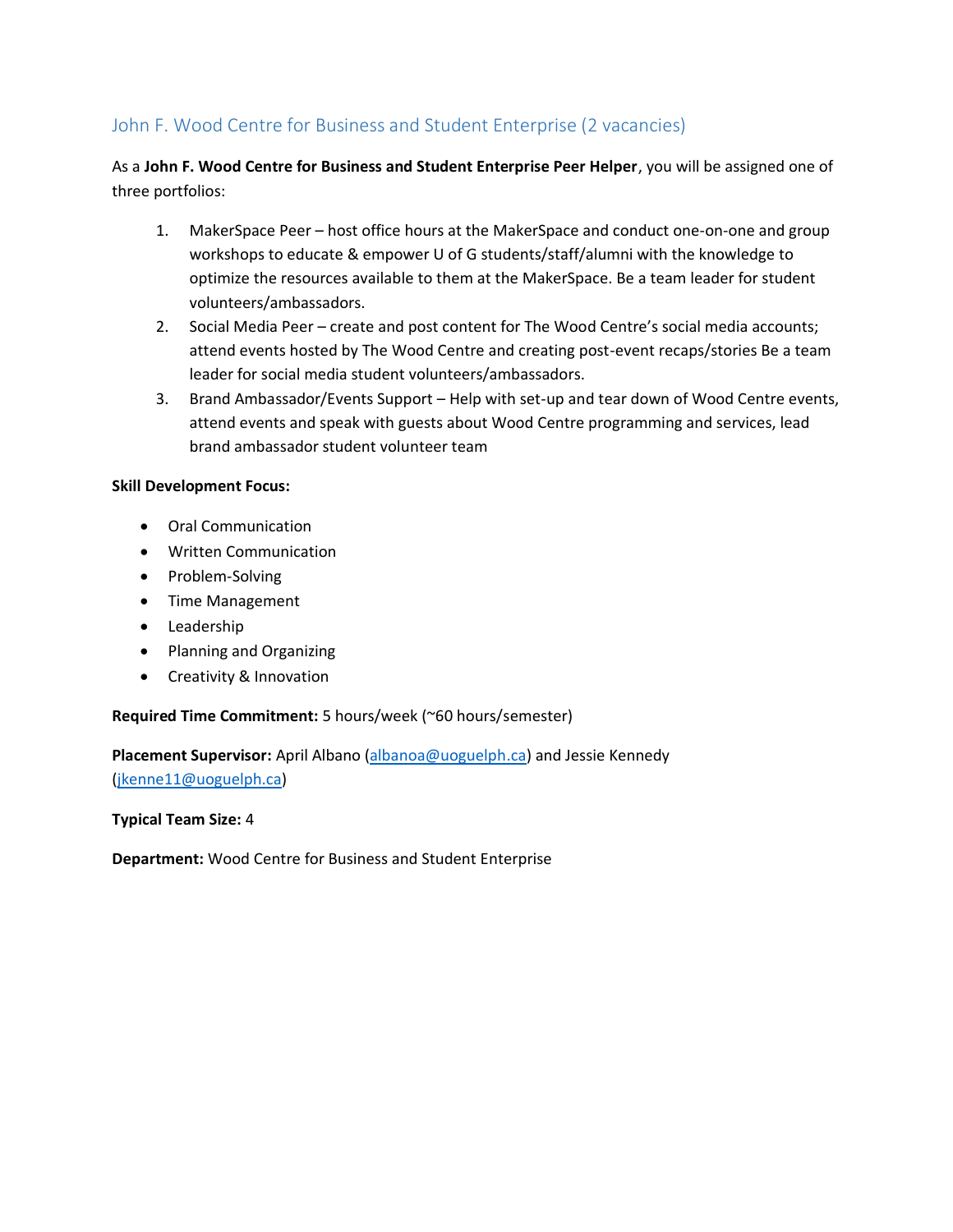### <span id="page-16-0"></span>Learning Services (3 vacancies)

#### As a **Learning Services Peer Helper**, you will be...

- Meeting one-on-one with students to offer advice and strategies for enhancing academic success.
- Providing workshops for students on topics related to academic success at university, such as reducing procrastination and preparing for midterms and exams.
- Developing new workshops to benefit University of Guelph students.
- Helping to plan and create new resources, including online materials, handouts, and promotional materials.
- Engaging in specialized training on learning theories and practice.

#### **Skill Development Focus:**

- Oral Communication
- Listening
- Leadership
- Problem-Solving
- Personal Strengths
- Creativity & Innovation
- Ability to Conceptualize

#### **Required Time Commitment:** 5 hours/week (~60 hours/semester)

#### **Placement Supervisor:** Chen Chen [\(cchen19@uoguelph.ca\)](mailto:cchen19@uoguelph.ca)

**Typical Team Size:** 16

**Department:** Learning Services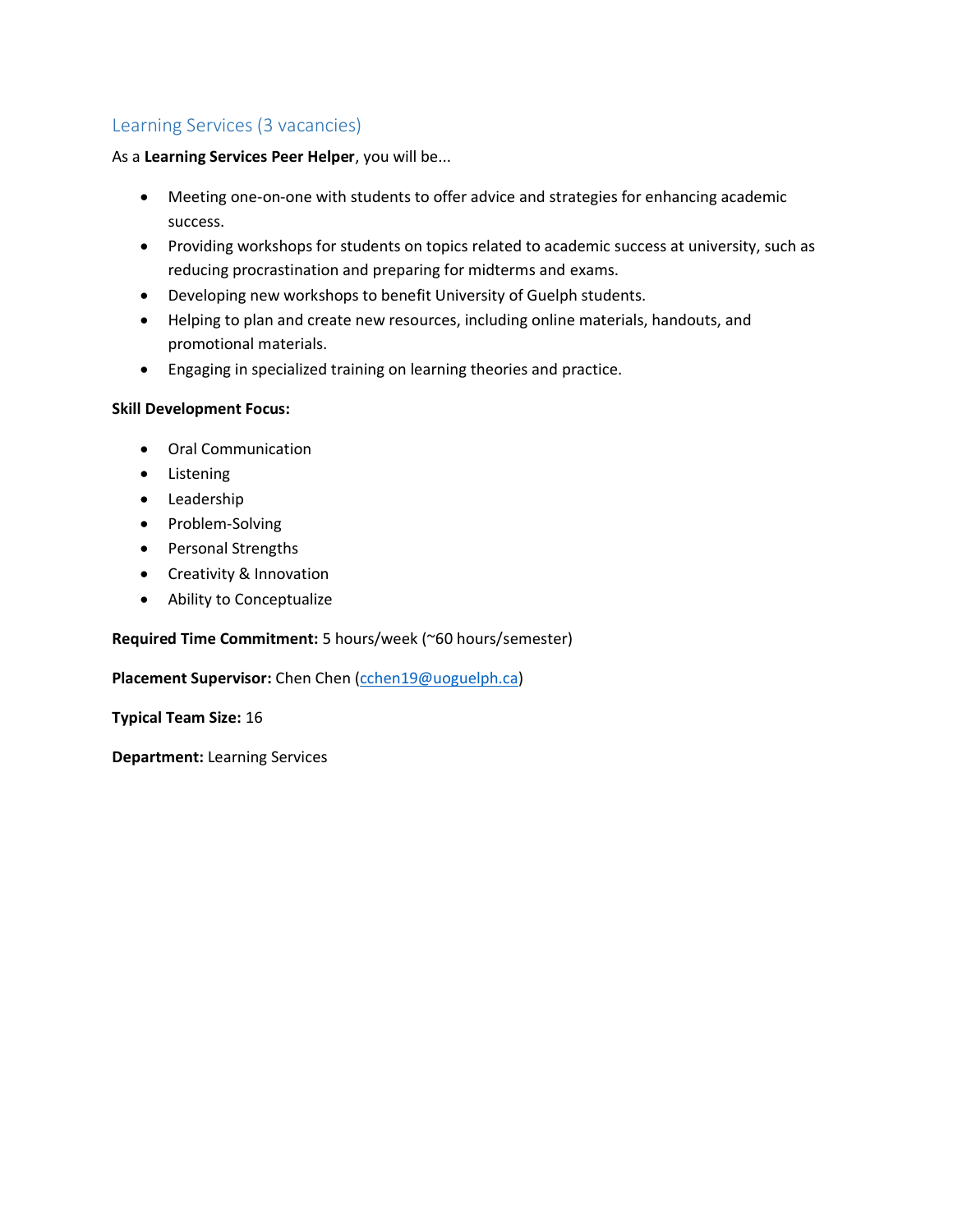### <span id="page-17-0"></span>LGBTQ2IA+ Engagement (1 vacancy)

#### As a **LGBTQ2IA+ Engagement Peer Helper**, you will be...

- Work closely with the Sexual and Gender Diversity Advisor to develop, deliver, and assess new campus-wide programming intended to support the success of LGBTQ2IA+ students
- o Programming will fall into the following streams:
- Campus-wide educational campaigns
- **■** LGBTQ2IA+ community building
- Personal and professional development of LGBTQ2IA+ students
- Support the development and implementation of LGBTQ2IA+ campaigns and programs run through the Office of Intercultural Affairs
- Assist In the monitoring and updating of online resources

#### **Skill Development Focus:**

- Ability to conceptualize
- Leadership
- Oral Communication
- Active Listening
- Creativity & Innovation
- Coordinating
- Planning & Organizing

#### **Required Time Commitment:** 5 hours/week (~60 hours/semester)

#### **Placement Supervisor:** TBD

**Typical Team Size:** 3

**Department:** Student Experience

#### **Prerequisite skills:**

- Experience creating a welcoming and engaging environment for students
- Strong communication skills and a desire to help others
- Understanding of the challenges faced by LGBTQ2IA+ students in higher education
- Experience working with diverse communities.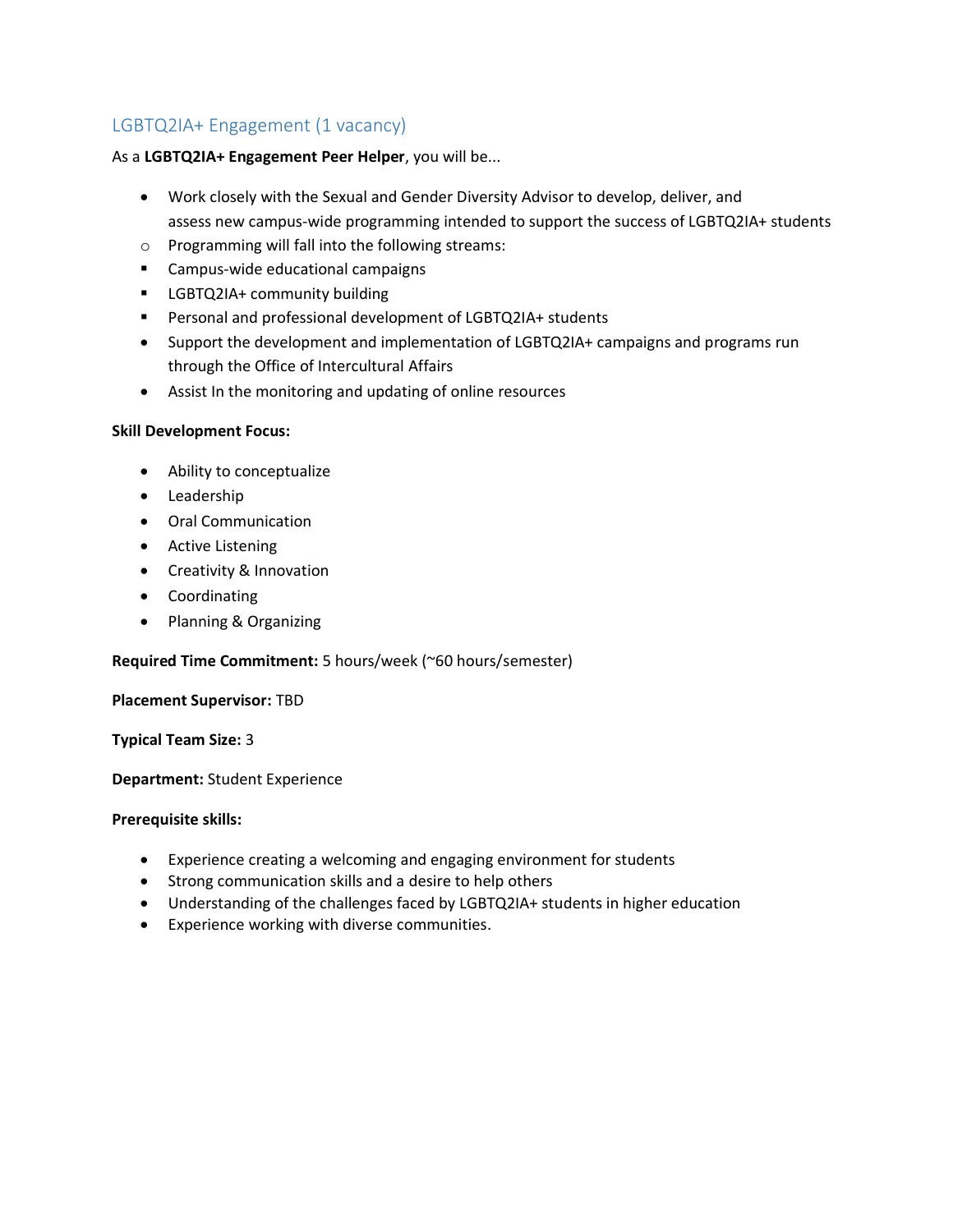### <span id="page-18-0"></span>Multi-Faith Ambassadors (2 vacancies)

#### As a **Multi-Faith Ambassador** you would be:

- Students in this placement will be...
- Organizing, implementing, and evaluating collaborative faith programming.
- Acting as a liaison between the Multi-Faith Resource Team and faith-related student groups on campus.
- Promoting and raising awareness of the resources and services offered by the Multi-Faith Resource Team.
- Assisting the program coordinator with the day-to-day tasks involved in managing Raithby House.

#### **Skill Development Focus:**

- Interpersonal
- Written Communication
- Planning and Organizing
- Time Management
- Learning
- Risk Taking

#### **Required Time Commitment:** 5 hours/week (~60 hours/semester)

**Placement Supervisor:** Sonya Wu-Winter [\(swuwinte@uoguelph.ca\)](mailto:swuwinte@uoguelph.ca)

#### **Typical Team Size:** 4

#### **Department:** Student Experience

- Exposure to concepts of faith and/or religion
- Openness and willingness to learn about a variety of faith traditions
- Working independently
- Working as a part of a team
- Event planning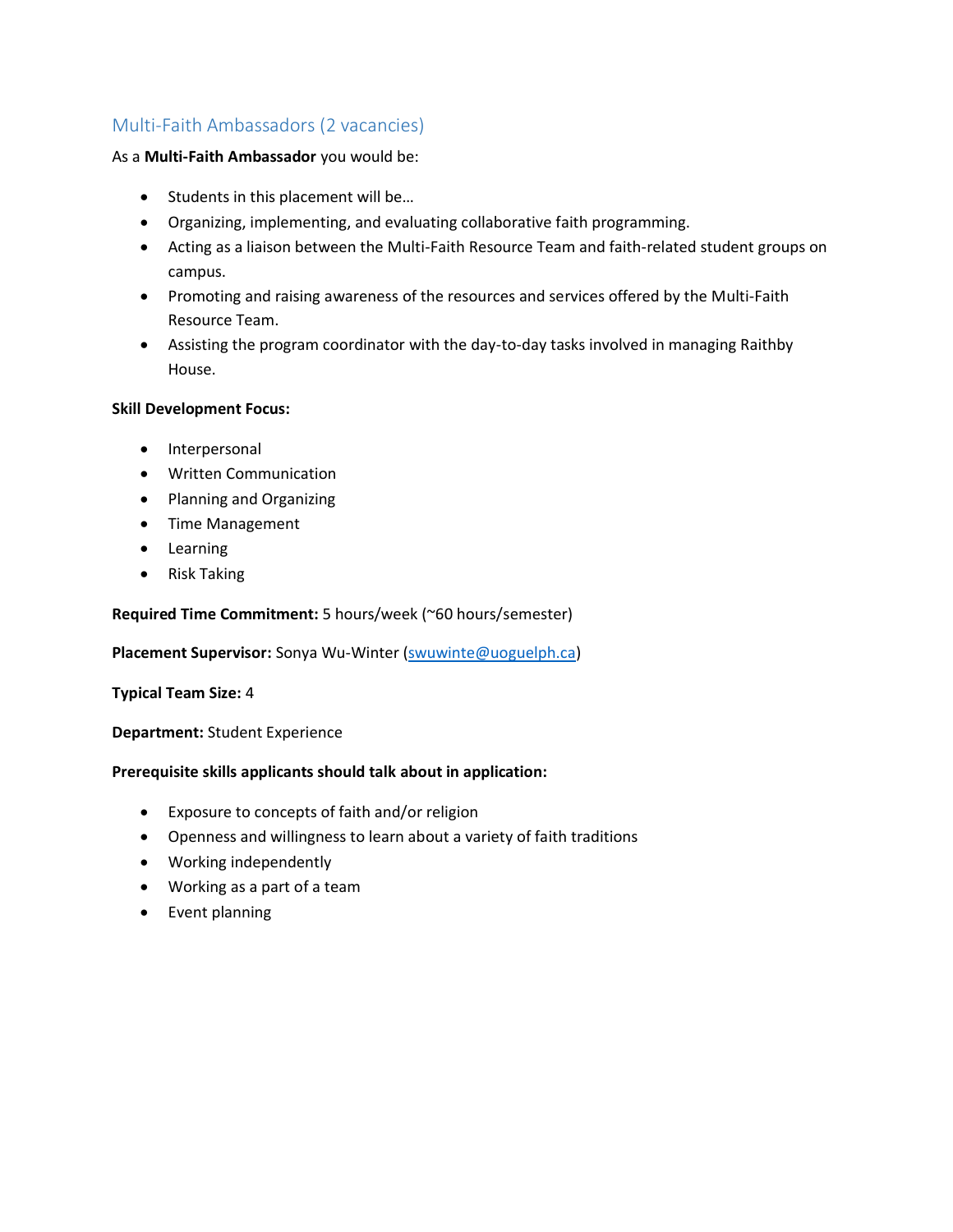### <span id="page-19-0"></span>Orientation Volunteer Liaison (2 vacancies)

As an **Orientation Volunteer Liaison Peer Helper**, you will be…

- Engaging current and past Orientation Volunteers.
- Managing the volunteer database.
- Assisting with the promotion and recruitment of Orientation Volunteers.
- Developing the Winter selection process for Orientation Volunteers.
- Assisting with programming for new students, focusing on transfer students and first generation students.

#### **Skill Development Focus:**

- Interpersonal
- Oral Communication
- Coordinating
- Time Management
- Problem-Solving
- Risk Taking

#### **Required Time Commitment:** 5 hours/week (~60 hours/semester)

**Placement Supervisor:** Jenny Daines [\(jdaines@uoguelph.ca\)](mailto:jdaines@uoguelph.ca)

**Typical Team Size:** 5

**Department:** Student Experience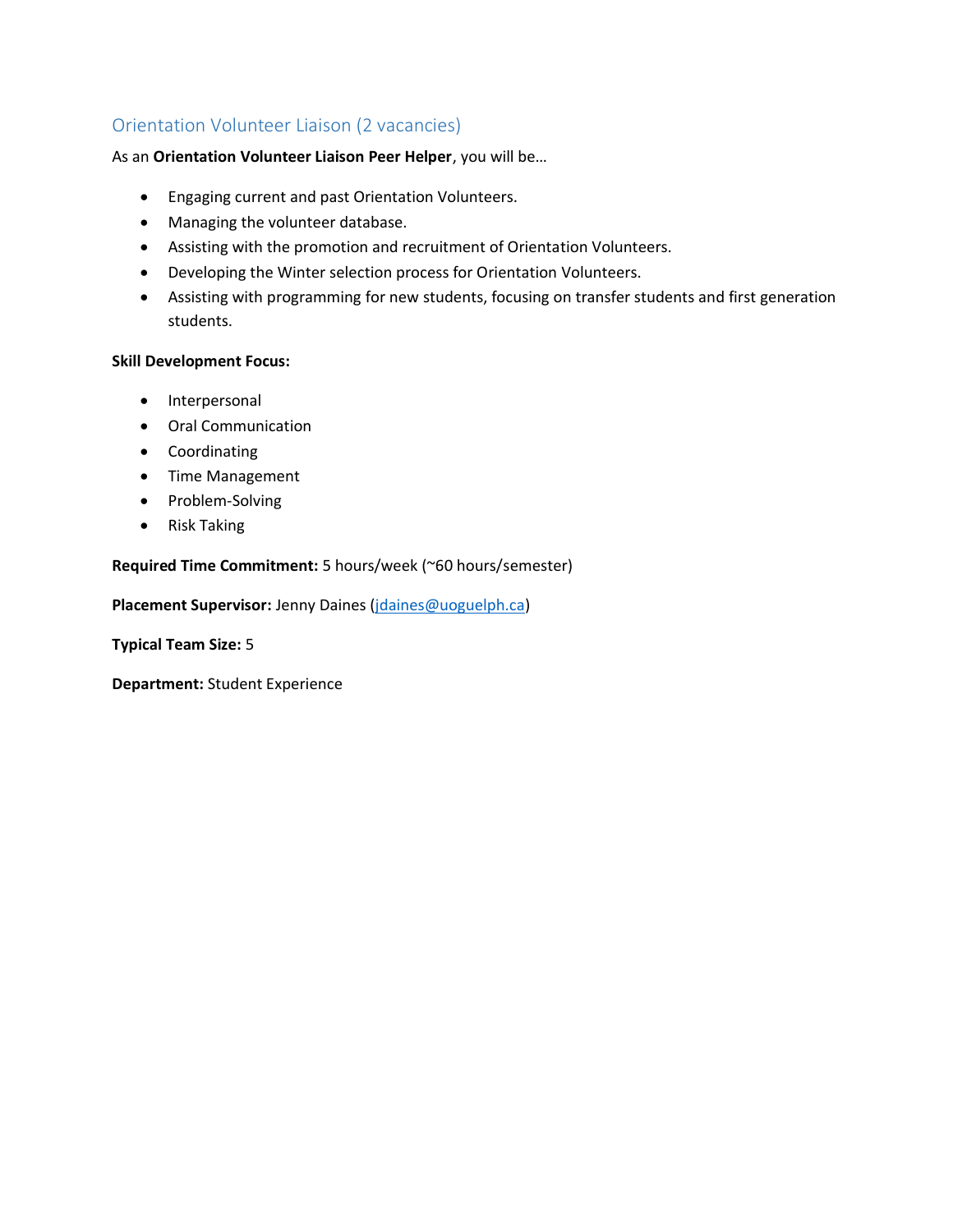### <span id="page-20-0"></span>Peer Training and Networking Team (5 vacancies)

#### As a **Peer Training and Networking Peer Helper**, you will be…

- Supporting Peer Helpers across the program as a 'Peer Helper for Peer Helpers'
- Finding creative ways to engage members of the various Peer Helper Teams
- Planning workshops, appreciation events, and newsletters
- Collaborating with and leading committees of other Peer Helpers across the program
- Assisting with recruiting, orienting, and training new Peer Helpers
- Developing and delivering professional development opportunities for Peer Helpers

#### **Skill Development Focus:**

- Oral Communication
- Written Communication
- Planning & Organizing
- Coordinating
- Personal Strengths
- Learning
- Creativity & Innovation

#### **Required Time Commitment:** 5 hours/week (~60 hours/semester)

**Placement Supervisor:** Jess Ruprecht [\(ruprecht@uoguelph.ca\)](mailto:ruprecht@uoguelph.ca)

#### **Typical Team Size: 8**

**Department:** Student Experience

- Organizational and time management
- Oral and written communication
- Creativity & problem-solving
- Working independently
- Working as a part of a team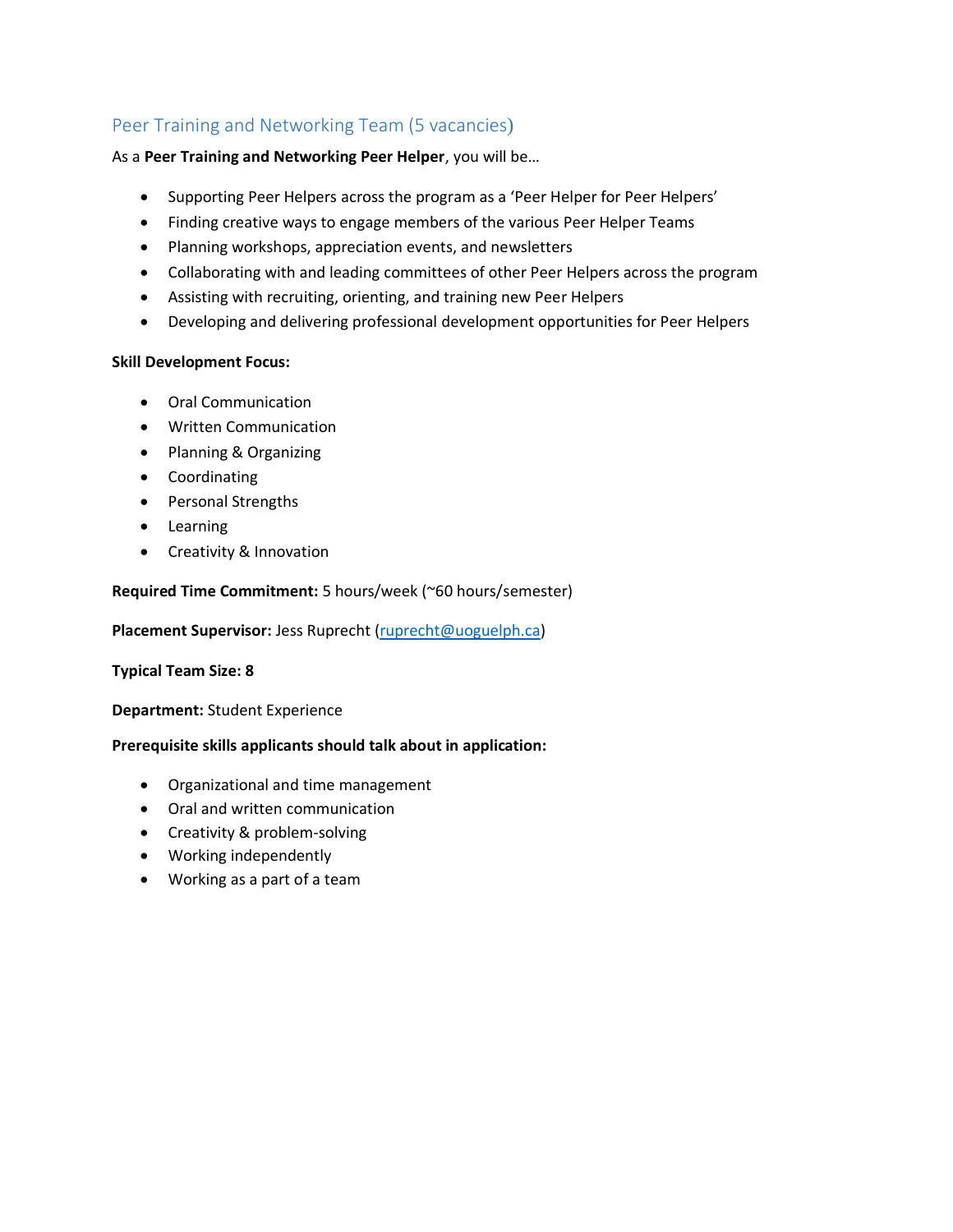### <span id="page-21-0"></span>Rental Living Resource Peer Helper (2 vacancies)

#### As a **Rental Living Resource Peer Helper**, you will be...

- Assisting students with the process of finding off-campus housing in the Guelph rental market through one-to-one consults, presentations, and events.
- Guiding students through tenancy issues and providing information about landlord-tenant rights and responsibilities through consultations and workshops.
- Visiting off-campus students in the community to share information about off-campus living, life in Guelph, and neighbourly relations.

#### **Skill Development Focus:**

- Listening
- Oral Communication
- Coordinating
- Planning and Organizing
- Personal Strengths
- Problem-Solving
- Ability to Conceptualize

#### **Required Time Commitment:** 5 hours/week (~60 hours/semester)

**Placement Supervisor:** June Baldwin [\(jbaldw04@uoguelph.ca\)](mailto:jbaldw04@uoguelph.ca)

**Typical Team Size:** 5

**Department:** Student Experience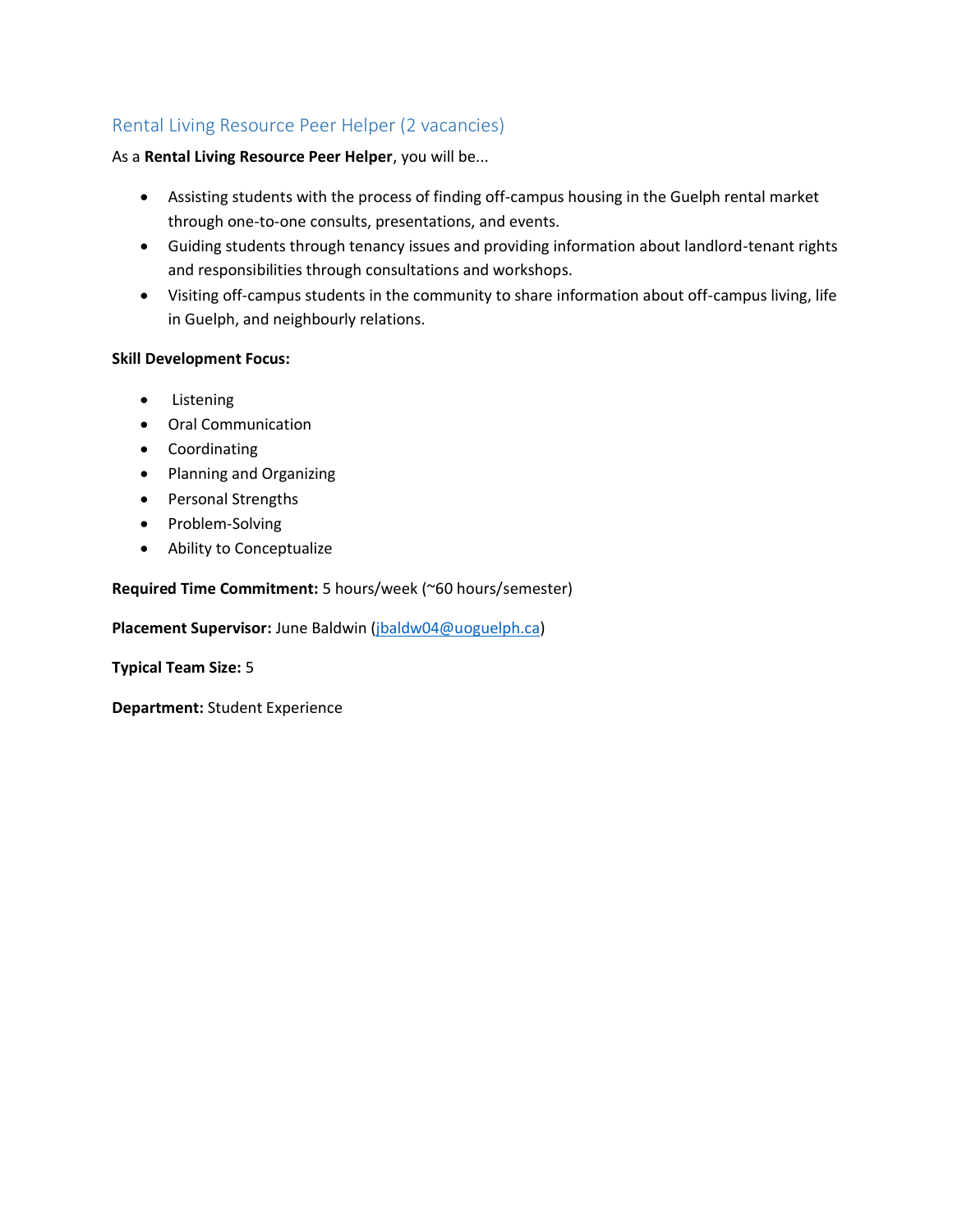### <span id="page-22-0"></span>Student Accessibility Services (5 vacancies)

As a **Student Accessibility Services Peer Helper** you will be...

- Assisting students with disabilities with academic and practical needs in the following roles and beyond:
	- o *Meal guides:* helping students to obtain meals on-campus and join them for their meals.
	- o *Guides:* assisting students with getting to and from classes or anywhere else on campus they need to go.
	- o *One-to-one:* providing academic support to students requiring assistance with any of the following: studying, time management, organization, exam booking etc
	- o *Social Event and Fundraising:* hosting fun and interactive activities and events for SAS students with the goal of creating an inclusive and welcoming environment for all.

#### **Skill Development Focus:**

- Interpersonal
- Listening
- Coordinating
- Leadership
- Learning
- Personal Strengths
- Ability to Conceptualize

#### **Required Time Commitment:** 5 hours/week (~60 hours/semester)

Placement Supervisor: Becky Verdun [\(rverdun@uoguelph.ca\)](mailto:rverdun@uoguelph.ca)

**Typical Team Size:** 10

<span id="page-22-1"></span>**Department:** Student Wellness Services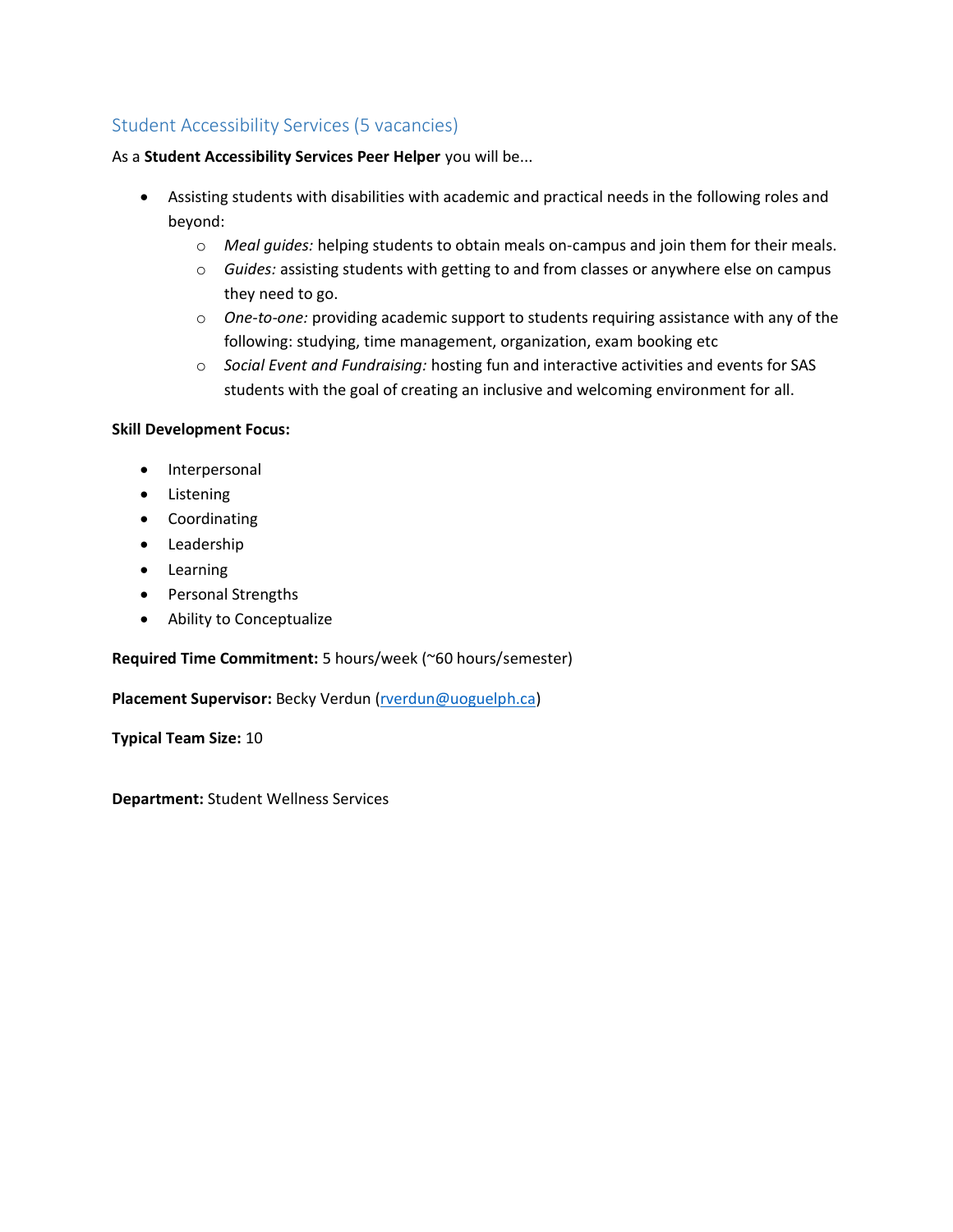### <span id="page-23-0"></span>Student Experience Engagement Team (3 vacancies)

As a **Student Experience Engagement Team Peer Helper,** you will be...

- Promoting and creating events/workshops/programs and other involvement opportunities with the Student Experience Department
- Providing support and resources to current and potential student leaders
- Providing one-to-one guidance to students in developing their outside of the classroom learning
- Acting as a liaison between student leaders and the Student Experience Department
- Assisting with planning and the delivery of Student Experience Department events and activities

#### **Skill Development Focus:**

- Interpersonal
- Oral communication
- Listening
- Leadership
- Learning
- Problem-solving
- Planning & organizing

#### **Required Time Commitment:** 5 hours/week (~60 hours/semester)

**Placement Supervisor:** Kristina Eisenbach [\(keisenba@uoguelph.ca\)](mailto:keisenba@uoguelph.ca)

#### **Typical Team Size:** 6

**Department:** Student Experience Engagement Team

- Oral communication and active listening
- Organizational and time management
- Working as part of a team
- Providing referrals to others
- Use of Microsoft Office or Google Suite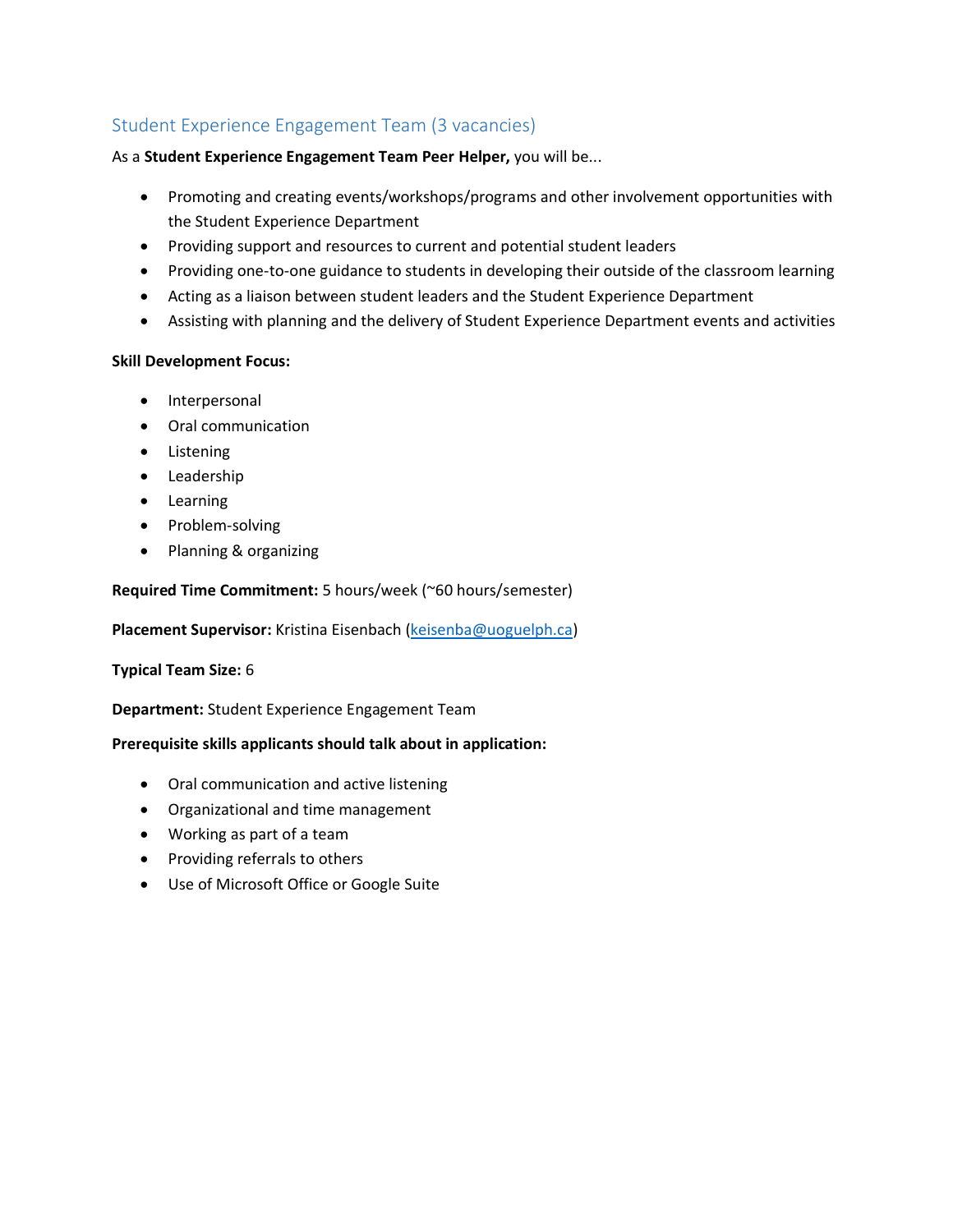### <span id="page-24-0"></span>Student Volunteer Connections (3 vacancies)

#### As a **Student Volunteer Connections Peer Helper**, you will be...

- Assisting in the promotion, development, and evaluation in programs such as Project Serve Day, Project Serve Reading Week, Project Serve Sustainability, Neighbourhood Nexus, Municipal Mentors, etc.
- Connecting with City Councillors and Municipal politics to promote student civic engagement.
- Connecting with and supporting the work of Neighbourhood Groups in Guelph.
- Encouraging students to get involved in the community through social media and creative campaigns.

#### **Skill Development Focus:**

- Interpersonal
- Oral Communication
- Coordinating
- Time Management
- Personal Strengths
- Visioning

#### **Required Time Commitment:** 5 hours/week (~60 hours/semester)

**Placement Supervisor:** Helen Keen [\(keenh@uoguelph.ca\)](mailto:keenh@uoguelph.ca)

**Typical Team Size:** 4

**Department:** Student Experience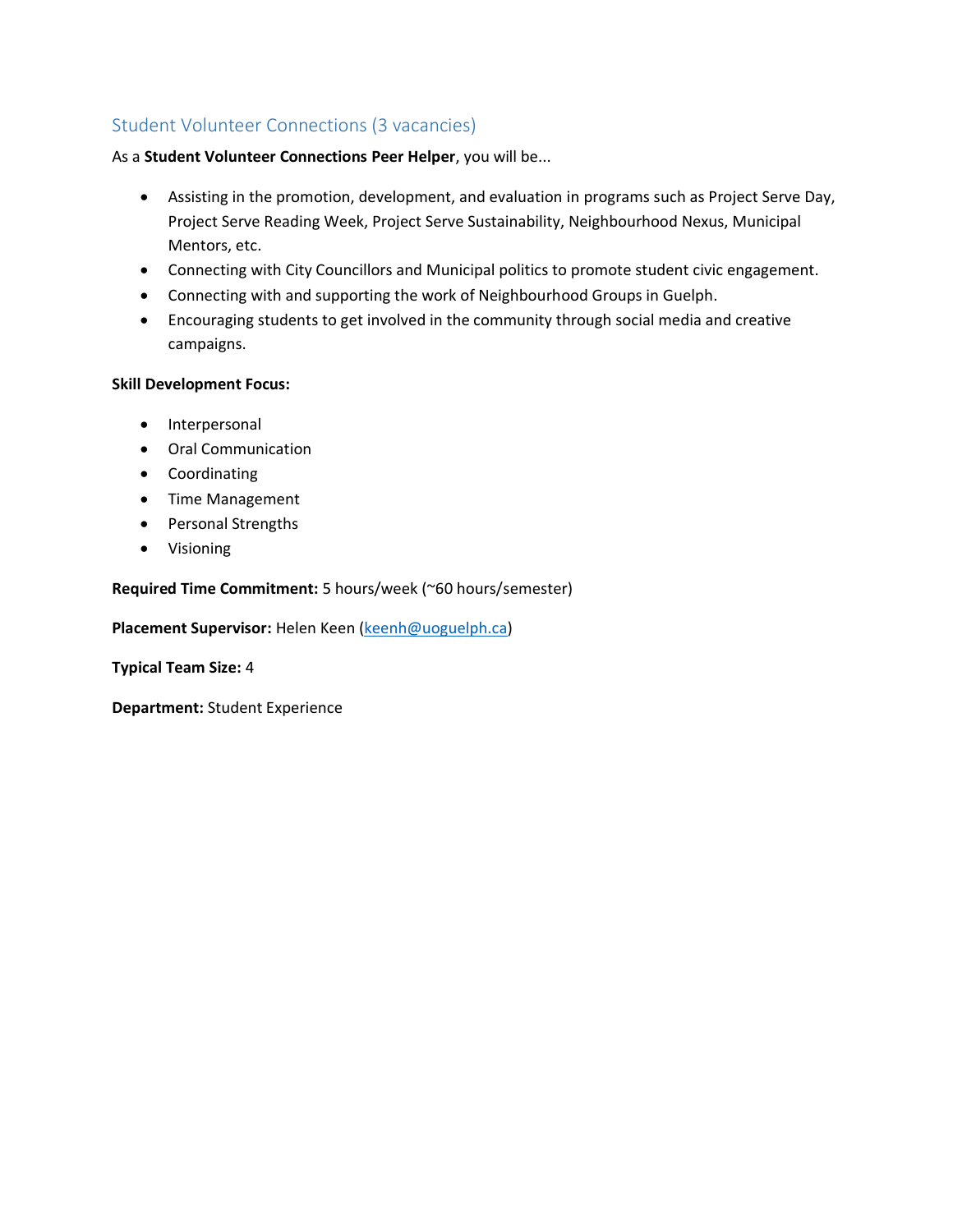### <span id="page-25-0"></span>Wellness - Education Centre (5 vacancies)

#### As a **Wellness Education Peer Helper** you will be...

- Providing information about a range of health and wellness related topics, including but not limited to: mental health, sexual assault, healthy eating/active living, body image and eating disorders, drugs and alcohol, LGBTQ issues and human rights.
- Creating and disseminating information and resources such as pamphlets, resource cards, information kits, condoms, lube.
- Facilitating workshops for on-campus partners on the health and wellness topics listed above.
- Developing and implementing awareness events and programming concerning health and wellness topics, that are effective and based in best-practices.
- Assisting students who drop in looking for information or resources and refer when necessary; however, they will adopt a self-directed approach, assisting any of the teams if needed and integrate programming to incorporate a range of health topics.
- Creating communication materials such as marketing campaigns, online articles, and audio (podcast) content.

#### **Skill Development Focus:**

- Interpersonal
- Oral Communication
- Listening
- Planning and Organizing
- Personal Strengths
- Problem-Solving
- Ability to Conceptualize

#### **Required Time Commitment:** 10 hours/week (~120 hours/semester)

**Placement Supervisor:** Rebecca Skelhorn [\(skelhorn@uoguelph.ca\)](mailto:skelhorn@uoguelph.ca)

#### **Typical Team Size:** 20

**Department:** Student Wellness Services

- Leadership, interpersonal and communication skills
- Self-directed approach to learning and development
- Desire to interact with students on campus
- Interest in these issues: mental health, sexual health, sexual assault, healthy eating and active living, body image and eating disorders, drugs and alcohol, LGBTQ issues, human rights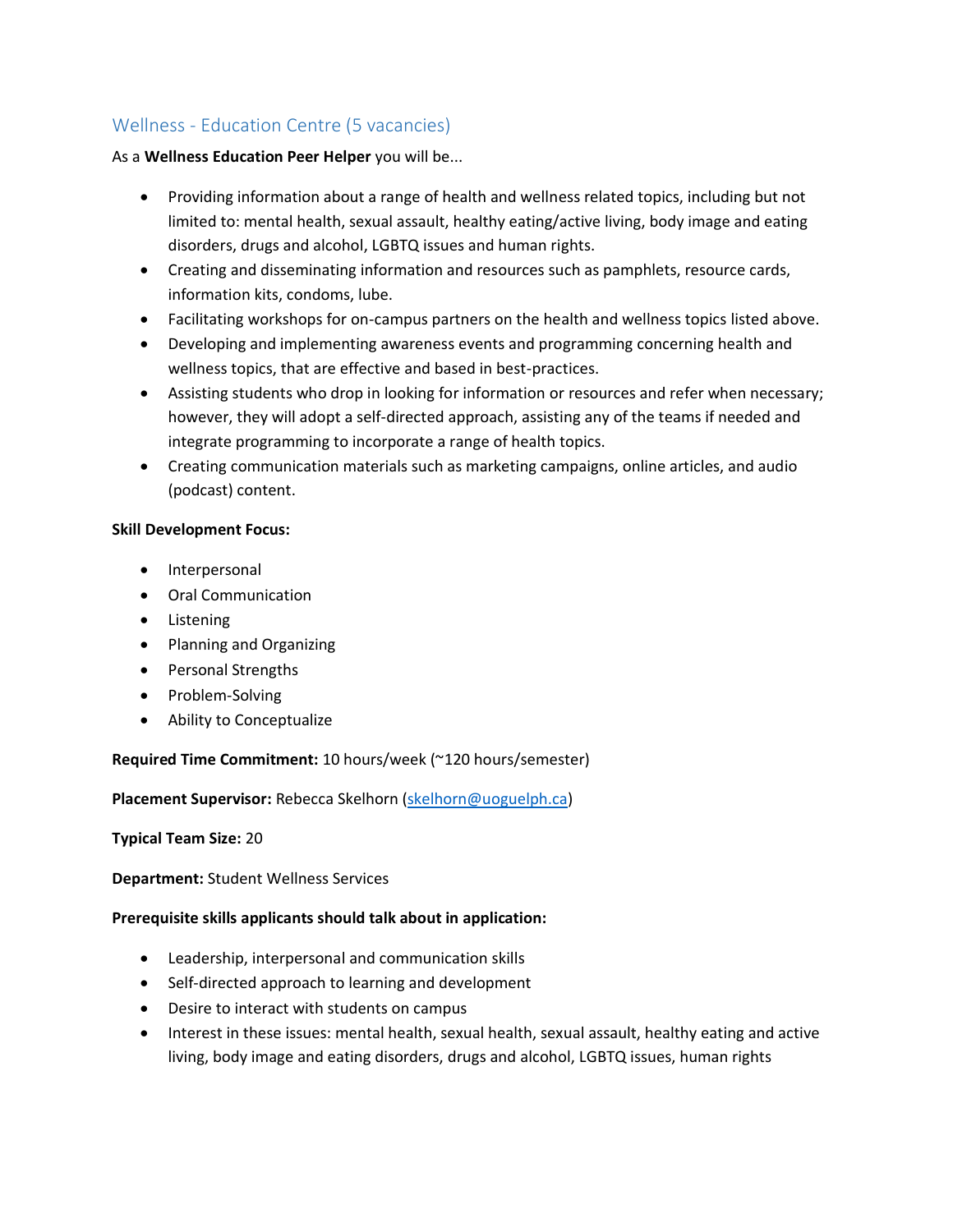### <span id="page-26-0"></span>Wellness - Peer Coach (USHINE) (3 vacancies)

#### As a **Wellness Peer Coach (USHINE)** you will be...

- Corresponding with potential mentees
- Reviewing intake forms
- Scheduling and matching mentees with mentors
- Conducting mentor team meetings
- Preparing and providing peer mentor training
- Supporting marketing and recruitment efforts
- Conducting volunteer/peer management related to hiring, scheduling, and coaching

#### **Skill Development Focus:**

- Interpersonal
- Oral Communication
- Problem-Solving
- Listening
- Leadership
- Decision Making

**Required Time Commitment:** 5 hours/week (~60 hours/semester)

#### **Placement Supervisor:** Rebecca Skelhorn [\(skelhorn@uoguelph.ca\)](mailto:skelhorn@uoguelph.ca)

#### **Typical Team Size:** 6

**Department:** Student Wellness Services

- Leadership, interpersonal and communication skills
- Self-directed approach to learning and development
- Desire to interact with students on campus